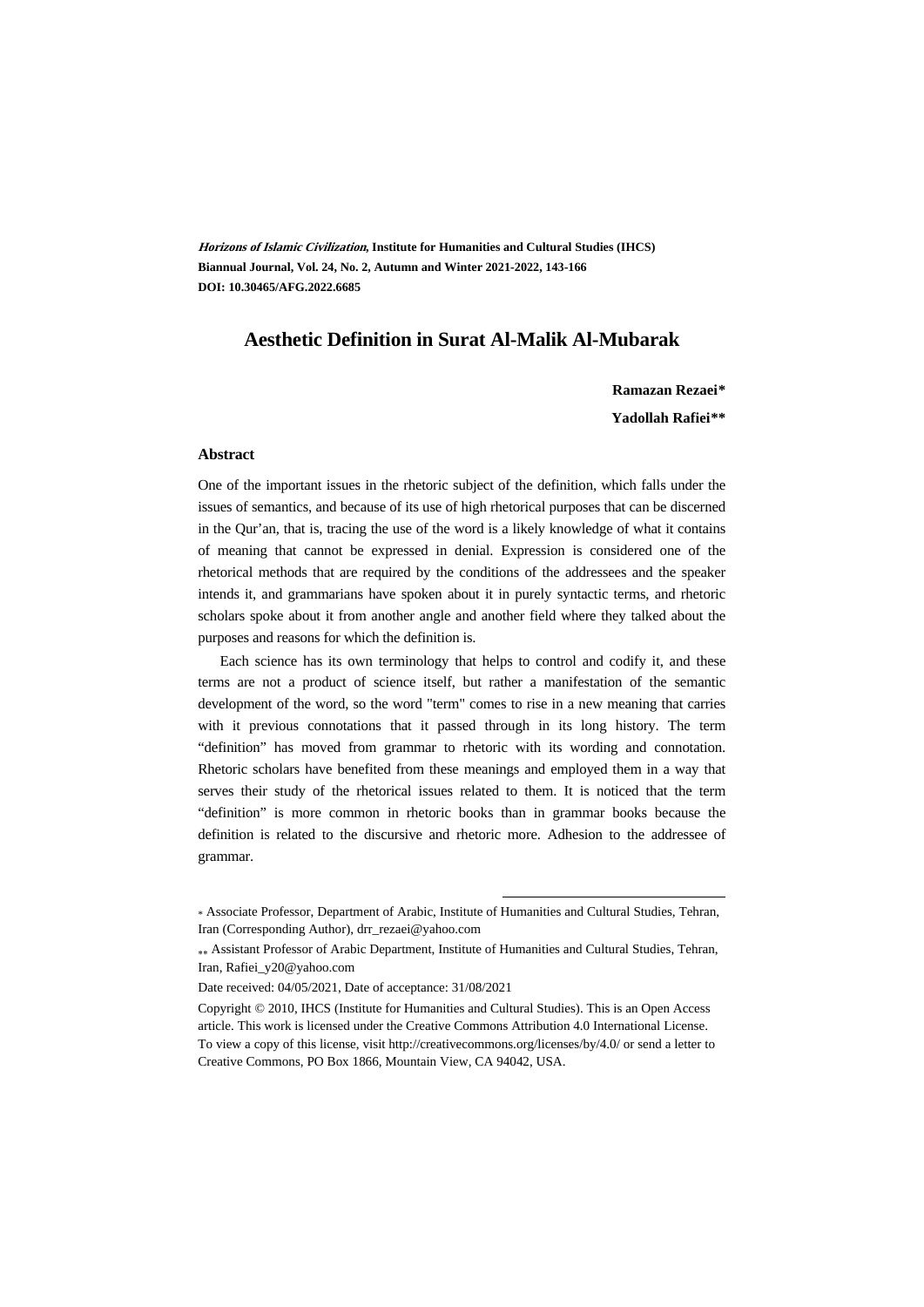#### 145 *آفاق الحضارة الإسلامية*، السنة ٢٤، العدد ٢، الخريف و الشتاء ١٤٤٣ هـ.ق

The issue of definition has received great attention among rhetoricians, as there is hardly a book on rhetoric in the past or recent, and this issue began like other issues of rhetoric that are not codified or disciplined, and they are only fragments here and there, and the ruling on them is due to good character and good taste, as we see when Al-Jarjani in his evidence, and Al-Zamakhshari in his interpretation. After that, I took this matter with discipline and constraint, so it was specific rules and matters of order, and this codification began since al-Sakaki in the Book of Muftah, where the third part of it was devoted to the sciences of rhetoric, then came al-Qazwini and summarized the third part of al-Muftah and refined it in the book of summary, then put an explanation for this The summary is in the book of clarification, and the matter continued for those who followed it between an explanation, a summary and a regulator of this art through the key, its summarization, and the clarification of the summary.

The rhetoricians dealt with this issue within the science of meanings when talking about the conditions of the predicate to it and the musnad, and they began with the predicate to it, dealing with its definition first and then denying it, unlike the grammarians who used to deny it because it is their original and then the definition because it is a branch of denial, and it seems that the rhetoricians started talking about the definition because the original In the Musnad to be knowledge, then they dealt with the Musnad speaking about its denial and its definition.

 In light of the purposes contained in Surat Al-Makkma, we will stand before some of the definition contained in it, to reveal the secrets of its expression, committed to the opinions of scholars. To achieve this goal, we relied on the analytical-descriptive method. That is why we enumerated this phenomenon and clarified its aesthetics throughout the surah, and we mentioned the wonderful meanings of it in some verses, such as glorification, reprimand, brevity, brevity, bashing the addressee and ...

**Keywords:** Surat Al-Mulk, Implicit, Science, Sign, Contiguous, Instrument, Addition.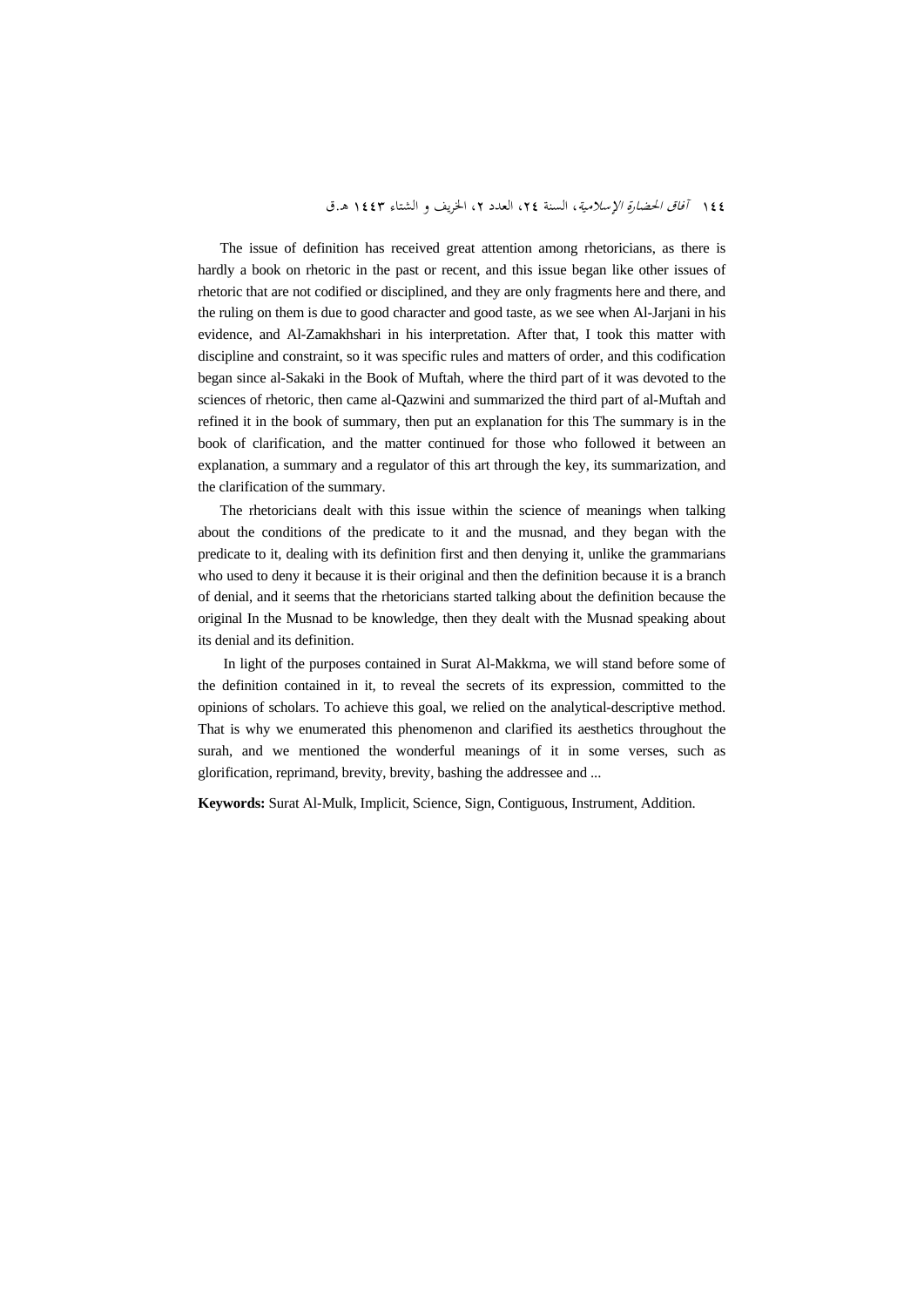آفاق الحضارة الإسلامية، أكاديمية العلوم الإنسانية والدراسات الثقافية بحلة علميّة نصف سنويّة (مقالة علميّة محكّمة)، السنة ٢٤، العدد ٢، الخريف و الشتاء ١٤٤٣ هـ.ق، ١٤٣–١٦٦

# **جمالية التعريف فی سورة الملك المبارکة**

‡ \* **رمضان رضائي** \*\* **يداالله رفيعي**

**الملخص**

إحــدی القضــايا الهامــة في البلاغــة موضــوع التعريــف والــذي ينــدرج مــن ضــمن علــم المعــانی ولاســتخدام التعريــف أغــراض بلاغيــةکثــيرة يمکــن استشــفافها في القــرآن أي استشفاف ولاستخدام الکلمة معرفة أرجحية لما يحتويه من معنـی لايمکـن التعبـير عنـه بـالتنکير. وإن التعريـف يعتـبر مـن الأسـاليب البلاغيـة الـتي تقتضـيها أحـوال المخـاطبين و يقصدها المتکلم وقد تکلم النحاة عنها من الناحية الإعرابية المحضـة والبيـانيون وأمـا علمــاء البلاغــةکــان حــديثهم مــن زاويــة أخــری و مجــال آخــر حيــث تحــدثوا عــن الأغراض و الدواعي التي يکون من أجلها التعريف. وفي ظل ما تضـمنته سـورة الملـك الکريمة من أغراض سـنقف أمـام بعـض مـا ورد فيهـا مـن التعريـف لنکشـف عـن اسـرار التعبـير بـه مسـتعينين بـآراء العلمـاء. للوصـول علـی هـذا الهـدف اعتمـدنا علـی المـنهج الوصــفي - التحليلــي. لهــذا قمنــا بإحصــاء هــذه الظــاهرة وتبيــين جمالياēــا في خــلال هذه السورة وأوردنا المعاني الرائعة لهـا في بعـض الآيـاتکـالتعظيم والتـوبيخ والاختصـار

. \* استاذمشارک، قسم اللغة العربية، آکاديمية العلوم الإنسانية والدراسات الثقافية، طهران، ايران

drr\_rezaei@yahoo.com ،(الكاتب المسؤول) \*\* استاذ مساعد، قسم اللغة العربية، آکاديمية العلوم الإنسانية والدراسات الثقافية، طهران، ايران، Rafiei\_y20@yahoo.com

تاريخ الوصول: ،1400/02/14 تاريخ القبول: 1400/06/09

Copyright © 2018, IHCS (Institute for Humanities and Cultural Studies). This is an Open Access article distributed under the terms of the Creative Commons Attribution 4.0 International, which permits others to download this work, share it with others and Adapt the material for any purpose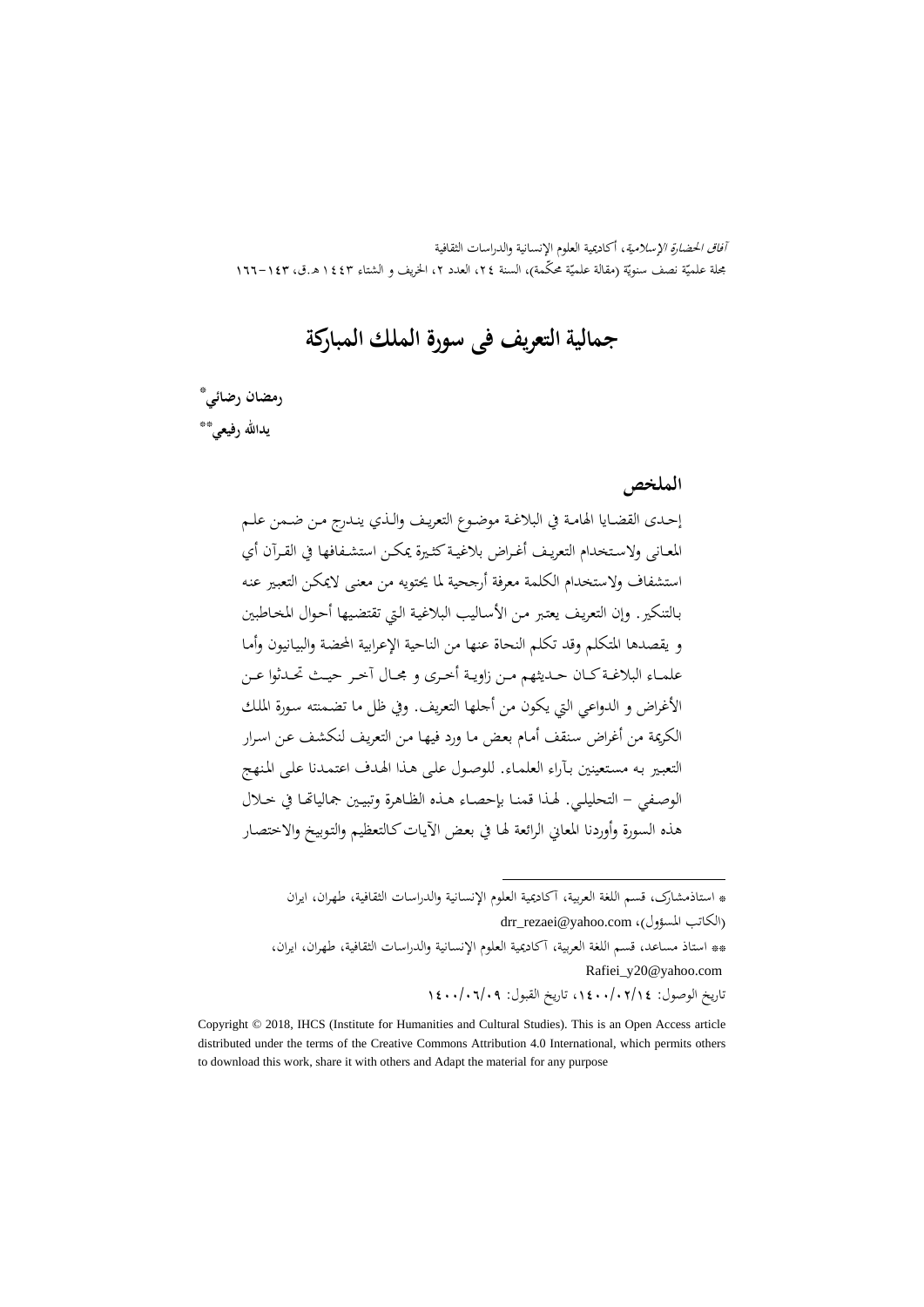والايجـاز وتقريـع المخاطـب و... ونتـائج البحـث تشـير إلـی أنّ الضـمير يـدّل أحيانـا علــی تمييــز للمــتکلم والإشــارة ّ تــدل علــی القــرب الحقيقــي وقــد تــأتي لتــوبيخ الکفــار فالموصول قد يأتي في السورةلإفادة عظمة وتحقق الغرض من الآية. **الکلمات الرئيسية:** القرآن الکريم، سورة الملك، البلاغة، التعريف.

#### **.**1 **المقدمة**

مع أن التعريف والتنکير هما من أساليب معانی النحو ولکن يوجد اخـتلاف بـين مفهـوم الکلمـة في التعريف عما هي عليه في التنکير، وهو اختلاف فيکثير من الأحوال لاينشأ من بنيتها فقط وإنمـا ينشـأ أيضـا مـن دلالتهـا واخـتلاف اسـلوب اسـتعمالها. ولعـل الفـارق الأسـاس بـين التعريـف والتنکير هو أن التنکير لايعـرف بـأداة معينـة وإنمـا يکـون لفـظ اللفـظ مطلقـا مـن قيـود التعريـف أو .<br>-مـن المعـارف والتعريـف يـأتي ليقيد ذلـك الإطـلاق ويحـد وجـوه اللفـظ في دلالتـه واسـتعماله. وقـد ّ تطرّقت إلى هذا المفهوم البلاغي كتب النقد و البلاغة منذ القديم وأدرجو في طيات علم المعاني قضــية التعريــف للمســنداليه والمســند واستشــهدوا بکثــير مــن الآيــات واســتخدموها للدراســات البلاغية للتعبير عن هذا الأمر وما يدعی أحيانا بالدراسات الدلالية والاسلوبية.

## 1**.**1 **مسئلة البحث**

لکل علم مصطلحاته الخاصة الـتي تعـين علـی ضـبطه وتقنينـه وتلـك المصـطلحات ليسـت وليـدة ّ العلــم ذاتــه وإنمــا هــی مظهــر مــن مظــاهر التطورالــدلالی للکلمــة فتــأتی الکلمــة «المصــطلح» لتـنهض بدلالـة جديـدة تحمـل في طياتهــا دلالات ســابقه مـرّت بهـا في تاريخهـا الطويـل. فـإنّ مصطلح «التعريف» قد انتقل من النحو إلی البلاغـة بلفظـه ودلالتـه. فإنـه ّ يـدل علـی التعيـين و بالتـالي فأنـه يتضـمن معنـی التمييـز والتخصـيص والوضـوح وقـد اسـتفاد علمـاء البلاغـة مـن هـذه المعـاني ووظفوهـا فيمـا يخـدم دراسـاقمم للقضـايا البلاغيـة المتصـلة بحـا ويلاحـظ علـى مصـطلح «التعريـف» أنــه أكثـر شـيوعا في كتـب البلاغــة منــه فــي كتـب النحــو لأن التعريـف يـرتبط بالمخاطب وعلم البلاغة أکثر التصاقا بالمخاطب من النحو.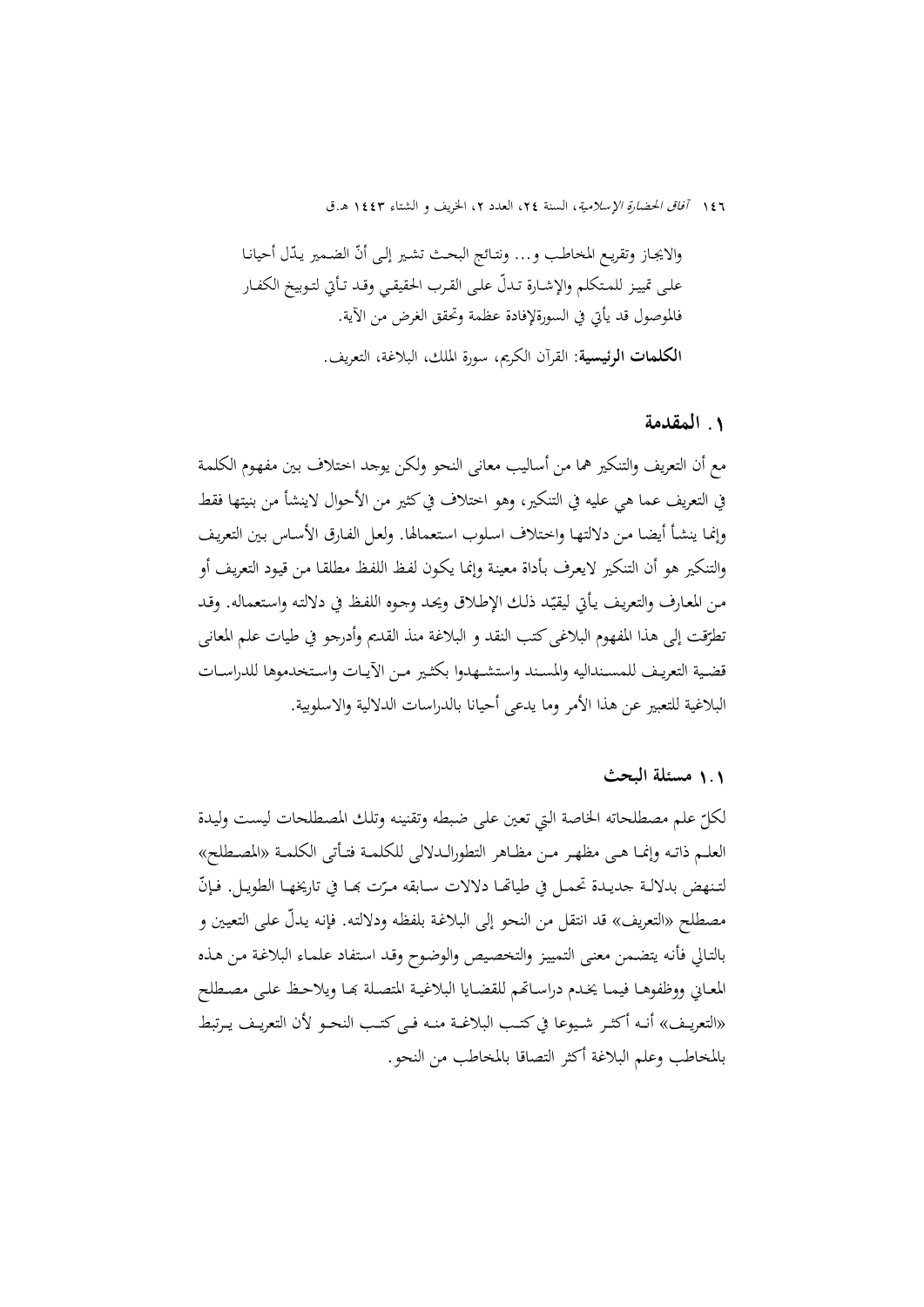لقـد نالـت مسـألة التعريـف اهتمامـاكبـيرا عنـد البلاغيـين، فـلا يكـاد يخلـو منهـاكتـاب في البلاغـة قـديماکـان أو حـديثا، وبـدأت هـذه المسـألةكغيرهـا مـن مسـائل البلاغـة غـير مقننـة أو منضــبطة ومــا هــي إلا شــذرات هنــا و هنــاك، ويرجــع الحكــم فيهــا إلى الطبــع الســليم والــذوق الرفيـع،كمـا نـرى عنـد الجرجـاني في دلائلـه، والزمخشـري في تفسـيره. وبعـد ذلـك أَخـذت هـذه المسـألة بالانضـباط والتعقيـد، فـإذا هـي قواعـد محـددة، ومسـائل مرتبـة، وبـدأ هـذا التَّقنـين منـذ السكَّاكي في كتـاب المفتـاح حيـث خصص القسـم الثالـث منه لعلـوم البلاغـة، ثم جـاء القـزويني فلخَّص الجزء الثالث من ا لمفتاح وهذَّبه في كتاب التلخيص، ثم وضع توضيحا لهذا الملخَّص فيكتـاب الإيضـاح، واسـتمر الأمـر فـيمن تـلاه مـا بـين شـارح و مختصـر ونـاظم لهـذا الفـن مـن خلال المفتاح وتلخيصه وإيضاح التَّلخيص.

وتنـاول البلاغيـون هـذه المسـألة ضـمن علـم المعـاني عنـد حـديثهم عـن أحـوال المسـند إليـه والمسند، وبدؤوا بالمسند إليه، فتناولوا تعريفـه أولا ثم تنكـيره، علـى خـلاف النَّحـويين الـذينكـانوا يبـدؤون بـالتنكير لأنَّـه الأصـل عنـدهم ثم التعريف لأنَّـه فـرع التنكير، ويبـدو أنّ البلاغيـين بـدؤوا الحـديث عـن التعريـف ّلأن الأصـل في المسـند إليـه أن يكـون معرفـة،ثم تنـاولوا المسـند متحـدثين عن تنكيره وتعريفه.

واعتمد البلاغيون في ذلك على بيان الوظائف والدلالات الَّتي تستعمل من أجلها كلّ من المعرفة والنَّكرة، فتناولوا الضمائر والوظائف الَّتي تأتي من أجلها ثم العَلَم مبينين وظائفه ودلالاته  $\overline{a}$ وهكذا باقي المعارف... ثم انتقلوا إلى التنكير وبينوا وظائفه ودلالاته... ثم انتقلـوا إلى المسـند وكـان الحديث فيه مقتضبا ّلأن أكثر الدلالات تم تناولها في المسند إليه وهي منطبقة على القسمين.

وتنـاول البلاغيـون هـذه المسـألة ضـمن المسـند والمسـندإليه إنّـه لا يعـني أنّ هـذه الـدلالات منحصـرة فيهمـا ولا تكـون في غيرهمـا، ولم يكـن هـذا قصـدهم، بـل هـي عامـة فيهمـا وفي بـاقي أجـزاء الجملة، وكـانوا يـأتون بأمثلة كثيرة مـن غـير هـذين البـابين مـع الإشـارة لـذلك غالبـا، وقـال القـزوينيّ مصـرحا بعـدم الانحصـار: كثـير ممـا في هــذا البــاب والَّـذي قبلـه غـير مخـتص بالمسـند<br>ّ مصــر والمسـندإليه، ِّ كالـذكر، والحـذف، والفطـن إذا أتقـن اعتبـار ذلـك فيهمـا لا يخفـى عليـه اعتبـاره في غيرهما (القزوينی، :1989 1/194)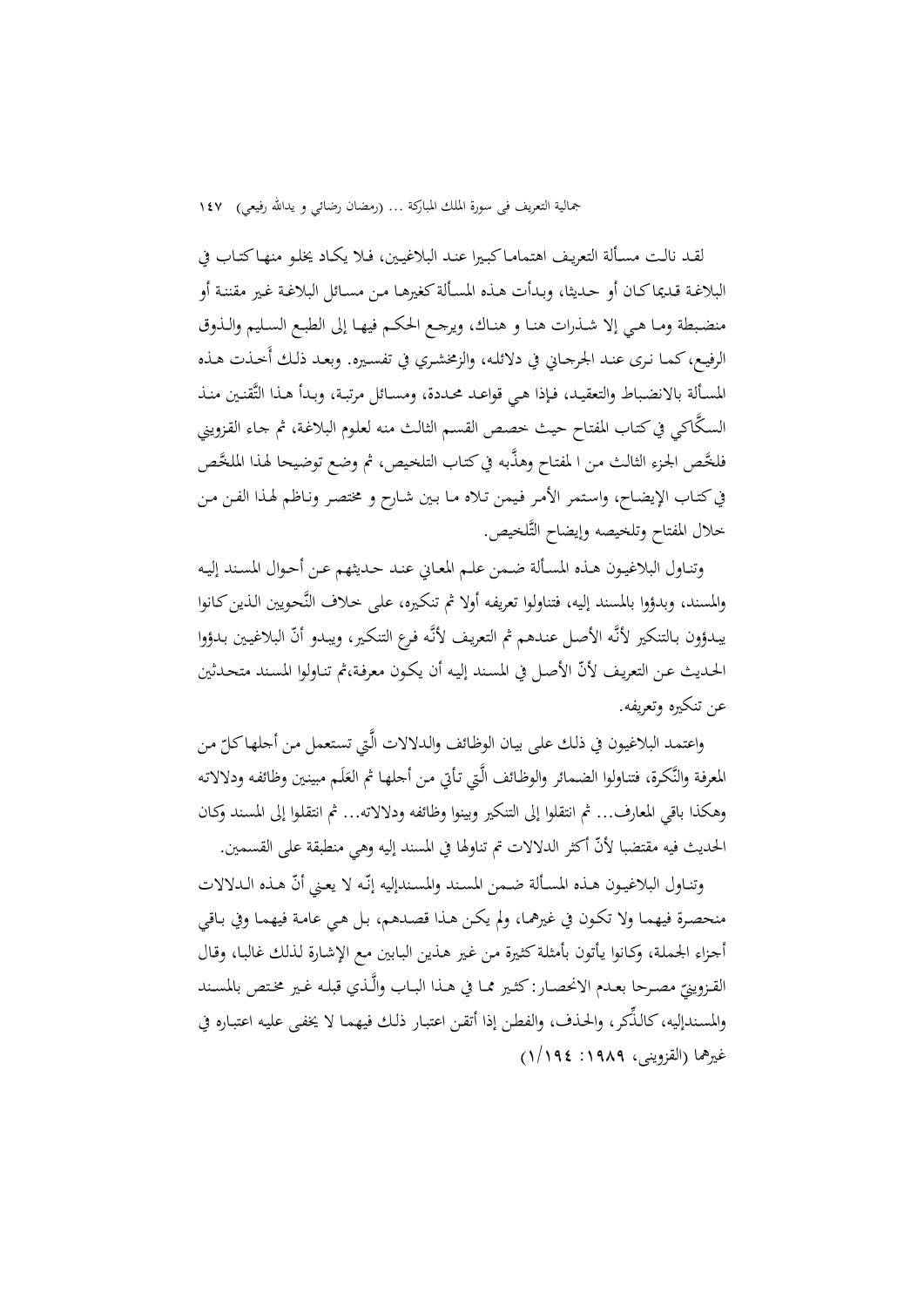لــذا وقــف الــدرس البلاغــي أمــام الأســباب الــتي تــدعو المــتکلم إلــی التعبــير بــالتعريف دون التنکير أو التعبير بمعرفـة دون غيرهـا مـن المعـارف وکـذلك الطـرق الـتي يتبعهـا المخاطـب لفهـم مـا يشـير إليـه التعريـف في ظـل مقولـة المقـام، فعنـدما يسـتعمل المـتکلم الاسـم المعرفـة فإنـه يهـدف بالدرجـــة الأولـــی إلـــی أن يستحضـــر المخاطـــب هويـــة المشـــار إليـــه بمـــا يعـــرف عنهـــا و هـــذا الاستحضار يمکن المخاطب مـن اسـتقبال مـا سـيتبع هـذا التعريـف مـن معلومـة جديـدة لم يکـن قـد حصـلها مـن قبـل، فتـتمکن لديـه مـع المعلومـات السـابقة. ولکـي يسـتطيع المـتکلم اختيـار التعريف أو طريقة التعريف المناسبة فلابدّ أن يكون على علم بما لدى المخاطب من معلومـات سابقة عن المتحدث عنه لأن علم المـتکلم و اختيـاره السـديد بـذلك للتعبـير المناسـب يسـاعدان المخاطب على تمكين تلك المعلومات لدى المخاطب لما تمرّ به من عمليات عقلية تتمثل في الاستحضار والربط ثم ملکة في الذاکرة. في إطار هذا الجانب أخذ علماء البلاغة يبحثـون عـن مـواطن الجمـال ومکـامن الاسـرارفي التعريـف. لـذا حاولـت هـذه الدراسـة أن تعـالج التعريـف و جمالياتــه في ســورة الملــک المبارکــة مشــيرا إلــی انــواع التعريــف و بعــض أغراضــه في هــذه الســورة مستعينا بالمنهج التحليلي - الوصفي.

#### 2**.**1 **خلفية البحث**

اهــتم البـــاحثون بمســألة التعريــف منـــذ القـــدم وفي الدراســـات الحديثــة أصـــبحت جــديرة بالاهتمام منها:

عبــاس حميــد مجيــد الســـامرائـي، ١٦. ١٢، التعريـف والتنكــير في آيــات دلائــل القــدرة، مجحلـة جامعـة الانبـار للغـات والآداب، العـدد ،21 درس الباحـث فـی هـذه المقالـة انـواع التعريـف و التنکير في الآيات المذکورة.

احمـد محمـد نـور احمـد، ٢٠٠٥، أسـرار التنكـير والتعريـف فـي الحـديث النبـوي، رسـالة دکتـــوراه، جامعـــة أم درمـــان، درس الباحـــث في هـــذه الرســـالة مفهـــوم الحـــديث و بلاغـــة الرسول(ص)، ثم اقسام المعارف و انواع التنکير مع ذکر شاهد من حديث النبوی الشريف.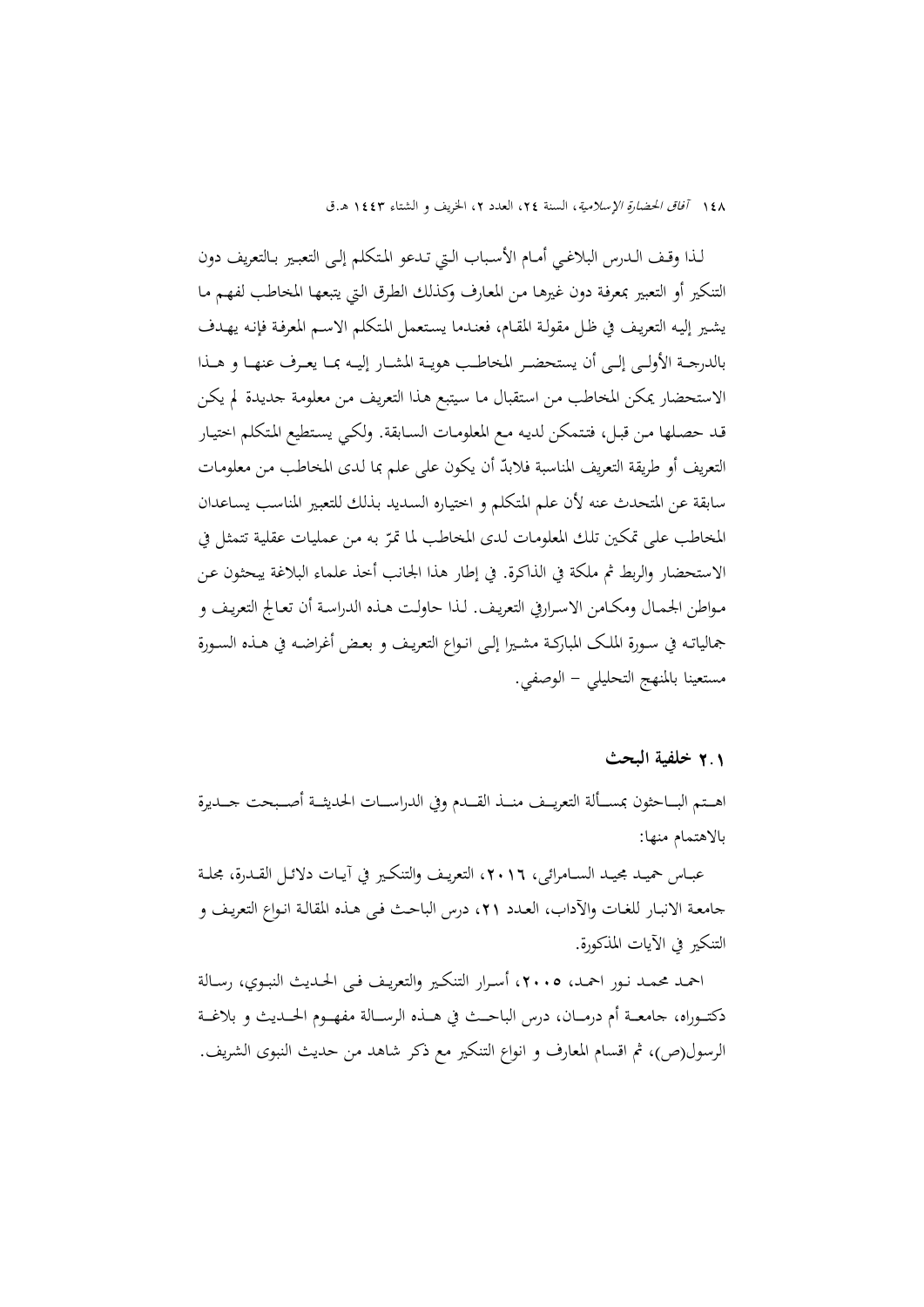حامـد صـالح خلـف الربيعـي، ،1989 التعريـف في البلاغـة العربيـة، رسـالة ماجسـتير، جـاء في هـذه الرسـالة مفهـوم التعريـف وطرقـه ثم تعريـف المسـنداليه و طرقـه ثم تعريـف المسـند وخـروج التعريف عن مقتضی الظاهر ومظاهره و اسراره.

عبداالله بن محمد السليمانی، ،1433 التعريف والتنکـير فـی بعـض مواضـع المتشـابه اللفظـي في القرآن الکريم، مجلة معهد الإمام الشاطبي، العدد .13

غلامرضــاکريمـي فـرد، ١٣٨٦، التعريـف في التعبـيرات العدديـة، مجلـة کليــة الآداب لجـامعـة طهران، درس الباحث في هذه المقالة تعريف العدد والمعدود فی اشکاله المختلفة.

ريــاض محمــود جــابر قاســم، ،2015 الظــواهر البلاغيــة في ســورة الملــك دراســة تفســيرية تحليليــة، مجلــة الجامعــة الاســلامية للدراســات الاســلامية، اشــار الباحــث في هــذه المقالــة إلــی التعريف في خمسة أسطر فقط.

# **.**2 **التعريف في السورة دراسة و تحليل**

# 1**.**2 **تعريف بالضمائر**

الإضــمار يــدل علــی الإخفــاء (الزمخشــري:1399،ذيــل ضــمر) وهــو عکــس الإظهــار وصــفة التعريف في الضمير مکتسـبة مـن السـياق أو المقـام الـذي فيـه، إذ لـيس المقصـود بالإخفـاء ذلـك الابهام الذي يوقع السامع في حيرة «لأنك إنما تضمر اسما بعدما تعلم أن من يحدّث قد عرف مکن تعني وما تعني وأنك تريد شيئا يعلمه» (سيبويه، :1979 2/6)مـن ثم نقـول إن الضـمائر تعد نائبة عن الأسماء الظاهرة لتؤدي مجموعة من الوظائف و الدلالات في الکلام العربي وأهمها: أولا: الايجاز والاختصار: يری النحويون أن الغـرض الأساسـي مـن وضـع الضـمائر هـو الايجـاز و الاختصار(الکوفی، 2002 302:) و يقول ابن يعيش: إنما أتانی بالمضـمراتکلهـا لضـرب مـن الإيجــاز لأنــک تســتغني بــالحرف الواحــد عــن الاســم بکمالــه. (ابــن يعــيش، ،2001 292) فالضمائر تنوب عن الأسماء الظاهرة لأنها أوجز. ثانيا: التعيين و رفع الالتبـاس: بمـا أن الضـمـائر قسـم مـن المعـارف فانـه يـؤتي بهـا لتعيـين مـدلولها و فصـله مـن جنسـه دون حـدوث لـبس. يقـول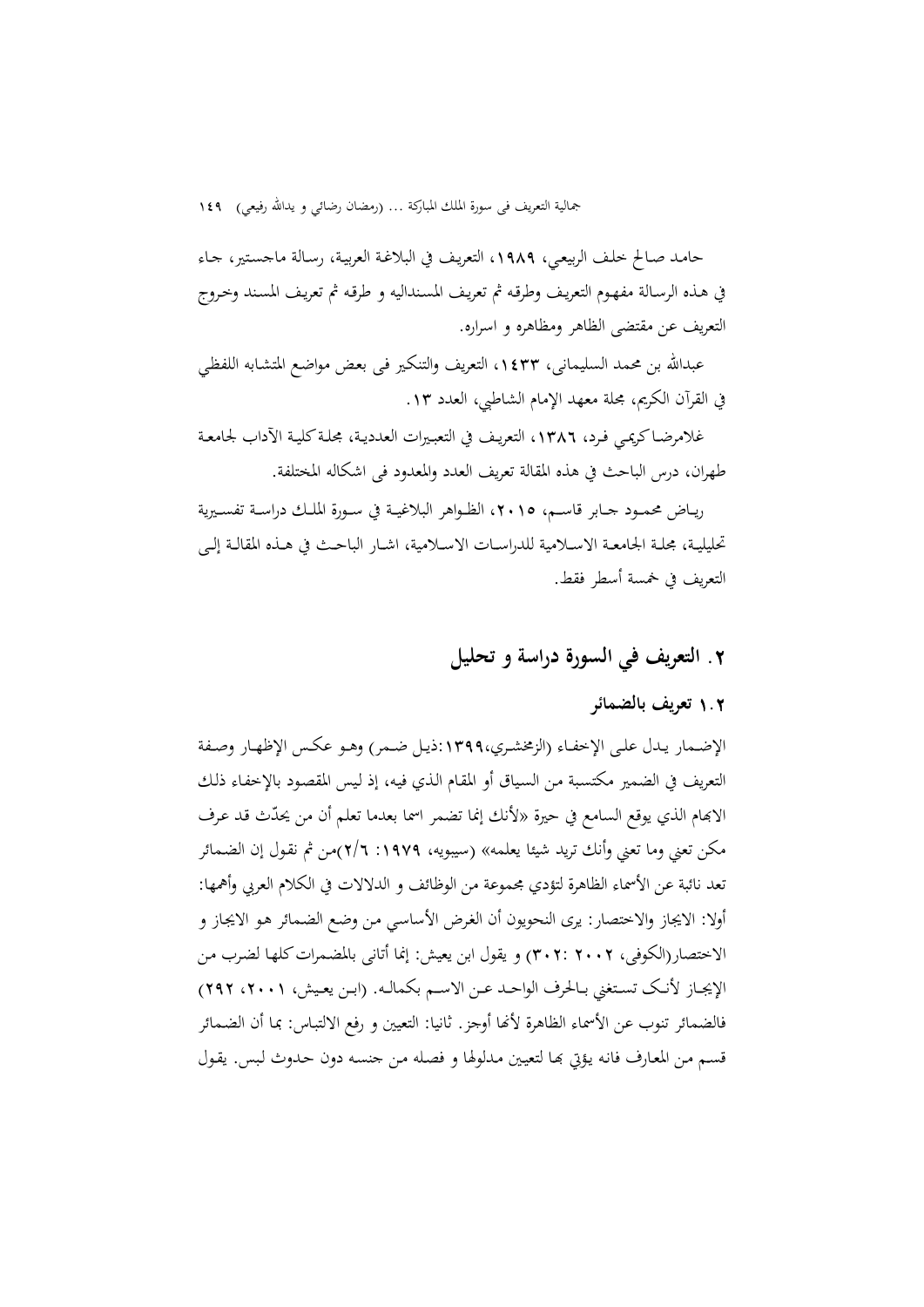الرضي: «إعلم أن المقصود مـن وضـع المضـمرات رفـع الالتبـاس فـإن (أنـا) و (أنـت) لايصـلحان إلا لمعنيين وكـذلك ضـمير الغائب نص في أن المراد هـو المذكور بعينه فـي نحـو جـاء زيـد وإيّاه ضـربت...» (الرضـي، د.ت: 3/8) ثم أن تعريـف المسـنداليه بالضـمير إنمـا يکـون بقرينـة وهـذه القرينــة تــأتي في ثــلاث مقامــات لتحقيــق ثلاثــة أغــراض بلاغيــة عامــة وهــیکمــا جــاءت فــی الإيضاح «إما لأن المقام للـتکم نحـو: أنـا ضـربت أو الخطـاب نحـو: أنـت ضـربت أو الغيبـة نحـو: هـو ضـرب» (الخطيـب القـزويني، د.ت: 1/10)أمـا الأول فـأذاکـان المقـام مقـام الـتکلم. کقولـه تعالی: ﴿إنما أنا نذير مبين﴾ (الملك، 26) والمقام الثاني هو مقام الخطـابکقولـه تعـالی: ﴿إن انـتم إلا في ضـلال كبـير﴾ (الملك، ٩) أمـا مقـام الثالـث فهـو مقـام الغيبـة كقولـه تعـالى: ﴿هـو علی کلّ شیء قدير﴾ (الملك، ١) و کقوله تعالی: ﴿هو العزيز الغفور﴾ (الملك، ٢) أما فـی مقـام الـتکلم جـاء التعريـف بالضـمير أنـا فـی قولـه﴿ إنمـا أنـا نـذير مبـين ﴾ وفيـه تمييـز للمـتکلم، لتتحـدد بعـد ذلـك وظيفـة الرسـول(ص) و هـی الإنـذار دون العلـم والأنـذار غـير العلـمکمـا أن فـي الضـمير إشــارة إلـي خطـأ الكفـار فـي خطـابهم السـابق حينمـا خـاطبوا الجماعـة فالرسـالة منوطـة بالرســول(ص) و هــو المخصــوص بــالتبليغ عــن االله جــل شــأنه.وفي مقــام الخطــاب جــاء التعريـف في قولـه تعـالی: ﴿إن انـتم إلا في ضـلالکبـير﴾ فضـمير الخطـاب (أنـتم) فيـه وجهـان، أولهما أنه من جملة قول الکفار و خطابهم للمنذرين والآخر أن يکون من کلام الخزنة للکفار والأول هو الراجح. (ابوحيان الاندلسي، ١٤٠٣: ٨/٣٠٠) لأن الضمير قد وقع في جملة مـا حکاه الکفار عـن تکـذيبهم للرسـل علـيهم الصـلاة و السـلام فکـان مقتضـی الظـاهر أن يقـال: إن أنـت، لأن مخاطـب كـل أمـة نـذيرها وقـد بـيّن ابوالسـعود السـر فـي وضـع ضـمير الجماعـة موضع ضمير المفرد قال: جمع ضمير الخطاب مع أن مخاطب كل فوج نذيره لتغليبه على أمثاله مبالغة في التكذيب و تماديا في التضليل كمـا ينبـئ عنه تعميم المنزل مـع ترک ذکـر المنـزل عليـه فإنه ملوح بعمومه حتما. (ابی السعود، ١٤٠١: ٥/٣٦١)

وضـمير الغائـب فـی قولـه تعـالی: ﴿وهـو علـیکـل شـیء قـدير﴾ بمـا فيـه مـن سـعة المـدلول الذي يستدعي الإمعان في التخيل، جاء ليربط ما بعده بما قبله، فما قبله يـدل علـی عظمـة االله جلّ و علا وعظمة ملكه واتسـاعه ومـا بعـده يـدل على شمول القـدرة الإلهية الـتي تصرف ذلك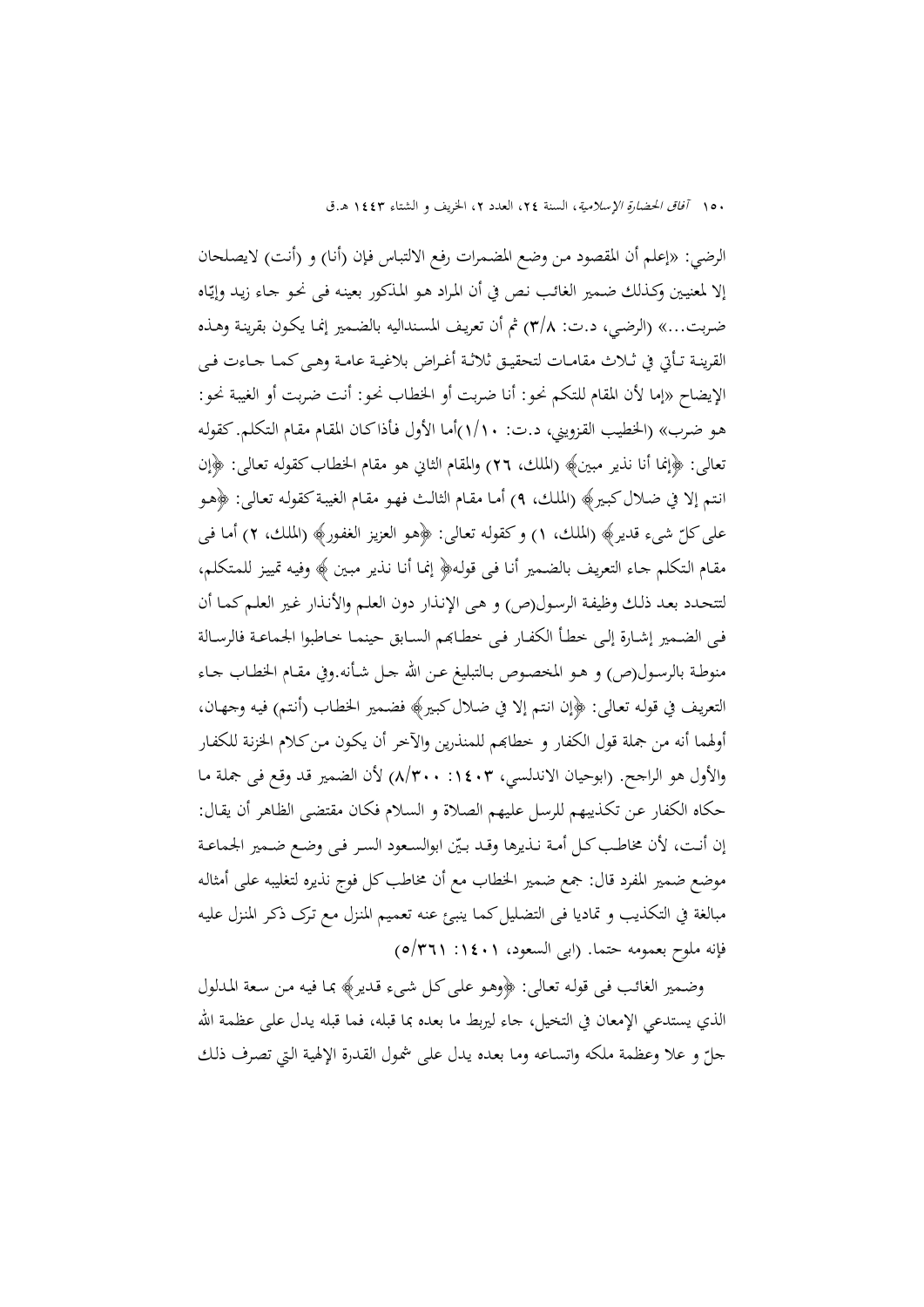الملك وذلك الشمول يتمثل فیکلمة(شیء) النکرة و اضافة (کـل) إليهـا. وأيضـاکقولـه تعـالی (وهو العزيز الغفور) والضمير (هو) جاء مبتدأ ليربط بين الابتلاء و بـين مـا يناسـبه مـن صـفات الله جـلّ وعـلا و هـي (العزيز الغفور) لأنّ المكلفـين يختلفـون فـي عـمـل الطاعـة و كقولـه أيضـا ﴿إنه عليم بذات الصدور﴾ (الملک، 13) و فائده التعريف بضـمير الغائـب في هـذه الآيـة، مـا يتضمنه من التعظيم لله عزّوجلّ والعلاقة بين مـا سبقه وبين مـا يأتي بعـد لينتظم المعنى دون اسـتئناف لأن مـا بعـده تقريـر و اثبـات لمـا قبلـه والمـراد بقولـه (ذات الصـدور) أی بضـمائرها قبـل أن تترجم الألسنة عنها. (الزمخشری، :1392 4/137) إ« الغائب الـذی نتحـدث عنـه يکـون دلالة اللفـظ تحقيقيـا علـی ضـمير الغيبـةکقولـه تعـالی: ﴿آمنـا بـه و عليـه توکلنـا﴾ (الملـک، 29) فإنه يـدل علـی الاعتـداد بحذا الإيمـان وبِمـذا التوکـل والتعريض بمـن لم يـؤمـن بـالله ولم يتوکـل عليـه کانــه قيــل: آمنــا و لم نکفــرکمــاکفــرتم. (الزمخشــري، :1392 4/140) لــذلك جــاء ضــمير المخـــاطبين في قولـــه (فســـتعلمون) علـــی ســـبيل التهديـــد و الوعيـــد الـــذي يســـتدعي حضـــور المحاطبين لأن التهديـد فـي مقـام الخطـاب أشـدّ وقعـا في الـنفس ولهـذا لم يقل:فسـيعلمون أو فسنعلم لأن التهديد فی ذلك لايکون موجها إلی معين.

إنّ ضمائر المحاطب كثيرة جدا لا تكاد تخلو منها آية من آيات القرآن، وذلك لأنّ آيات القرآن تعالج امورا لابدّ أن يستخدم فيهـا ضمير المتكلم، فـالأمر والنهـي، والتوجيه والنصـح، والتحذير ومعالجة القضايا المختلفة، وخطاب النبيّ (ص) کبي يوجه أيضا أمته کل ذلك لابدّ أن يستخدم فيهـا ضـمائر المخاطب. وضـمائر الغيبـة استخدمت کثـيرا، ولکنهـا لم تصـل إلـی حد ضمائر الخطـاب ذلـك لأن معالجـة القضـايا الاجتماعيـة في آيـات القـرآن تحتـاج إلـی ضـرب الأمثلة و حکاية بعض أحوال من سبق، وذلك يتطلب ضمير الغيبة وهو امر طبيعي.

ســياق آيــات القــرآن لمــاکــان لم يکــن بحاجــة ماســة إلــی تکــرار ضــمير المــتکلم جــاء هــذا الضمير قليلا، إشـارة إلـی مـا منحـه االله تعـالی للنـاس مـن نعـمکثـيرة وإشـارة إلـی التعريـف بـذات االله تعالی ونعمه وعظمته وسننه وأحکامـه؛ أمـا ضـمائر الخطـاب اختلطـت مـع ضـمائر الـتکلم، ومـع ضـمائر الغيبـة وضـمائر الخطـاب مـع الغيبـة اختلاطـا معجـزا اقتضـاه المقـام وکـان لکـل مـن ذلک أثر في إيضاح المعنی وإکتسابه رونقا وجمالا، لايخفي علی أصحاب العقول.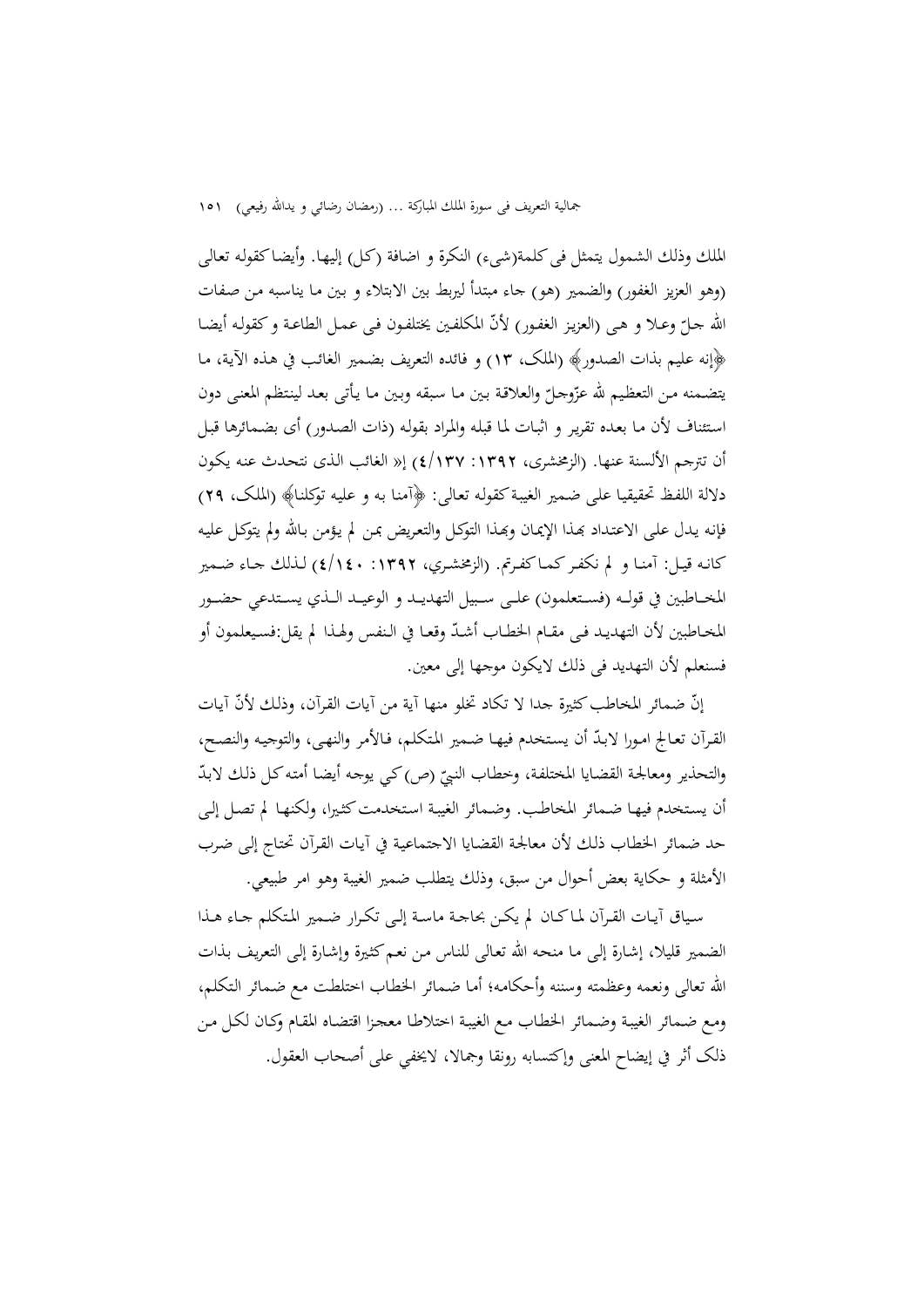### 2**.**2 **التعريف بالعلم**

يختلـف العلـم عـن سـائر المعـارف بأنـه يعـين مسـماه بـلا قرينـة فهـو يکتسـب التعريـف بالوضـع حيـث يوضـع ّ ليـدل علـی معـين في جنسـه لا يشـمل غـيره فـإن حـدث اشـتراك فهـو طـارئ لا وضعيّ ويأتي ليحدد مسـماه بمحرد اللفظ مستغنيا عـن الصفات العديدة ويأتي أيضا لتحديد<br>. المسمی وتمييزه من جنسه وهذه الوظيفة الأساسية للعلم وهـي تحديـد مسـماه وضـعا وفصـله مـن سائر جنسه ويکون ذلك في الأعلام الشخصية التي وضعت ّلمحدد لايشارکه غيره وضعا.

لم يتطرق البلاغيون لدواعی العلم البلاغـة فـی سـياق الجملـة و إنمـا انصـب جـل اهتمـامهم ّ علی الدواعي الذاتية المستخلصة من ذات العلم و لعل ذلـك يرجـع أساسـا إلـی أن العلـم معـين دون حاجة إلی دلالة قرينة خارجة عنه و هذا ما يميزه عن غيره من المعارف الأخری الـتي هـی: غـير معينـة في اصـل الوضـع بـل تعينهـا بالاسـتعمال. (الدسـوقي، د.ت: 1/293) و العلـم مـن أصـناف الاسـم علـی حـد قـول النحـاة مـن ذلـك مـا ذهـب إليـه الزمخشـري بقولـه:اعلم أن العلـم هـو الاسـم الخـاص الـذي لا أخـصّ منـه. (ابن يعيش، ٢٠٠١: ١/٩٣١) و لـذکر الاسـم أثـر کبير في استدعاءکل ما يحمله المخاطب تجاهه من تقـدير أوکـره أو إزدراء أو سـخرية أو فخـر أو مـدح أو نحوهـا. مـن ثم نقـول إن العلـمکغـيره مـن المعـارف الأخـری مـن ناحيـة الاسـتعمال الادبي حيـث ينظـر إليـه في اطـار مـن مقولـة الاختيـار و اختيـار العلـم دون غـيره للدلالـة علـی شـخص معـين لابـد وأن يکـون لـه أغـراض لايؤديهـا سـواه مـن المعـارف لأن الأعـلام تحمـل في طياقــا تـداعيات كثـيرة جـدا فمنهـا التاريخيـة ومنهـا العاطفيـة ومنهـا الاسـلوبية وهـذه مـن أهـم مکونـات العمــل الأدبي و علــی الــرغم مـن هــذا نجــد مــن البـاحثين مــن يهمــل تنــاول التعريــف بــالعلم ظنــا مــنهم بأنــه مــن ضــمن الدراســات النحويــة ولا يتصــل بالناحيــة البلاغيــة. (محمــد ابوموسـی، :1400 146) ومـنهم مـن لم يهـتم بـه لأنـه يـری أن فوائـده هامشـية و مصـطنعة. (عبــدالعزيز قلقيلــة، :1407 220) و لم يهمــل مــن قبــل الکثــير مــن علمــاء البلاغــة حيــث تنـاولوه مـن خـلال المقامـات والأحـوال الـتي تسـتدعي تعريـف المسـنداليه بالعلميـة ومـا يتبـع ذلـك مـن أغـراض بلاغيـة. يقـول السـكـاكـي: أمـا الحـالـة التـي تقتضـي كـونـه علمـا فـهـي: إذاكـان المقـام مقـام إحضـار لـه بعينـه في ذهـن السـامع ابتـداء بطريـق يخصـه. (السـکاکی:1987، 180) و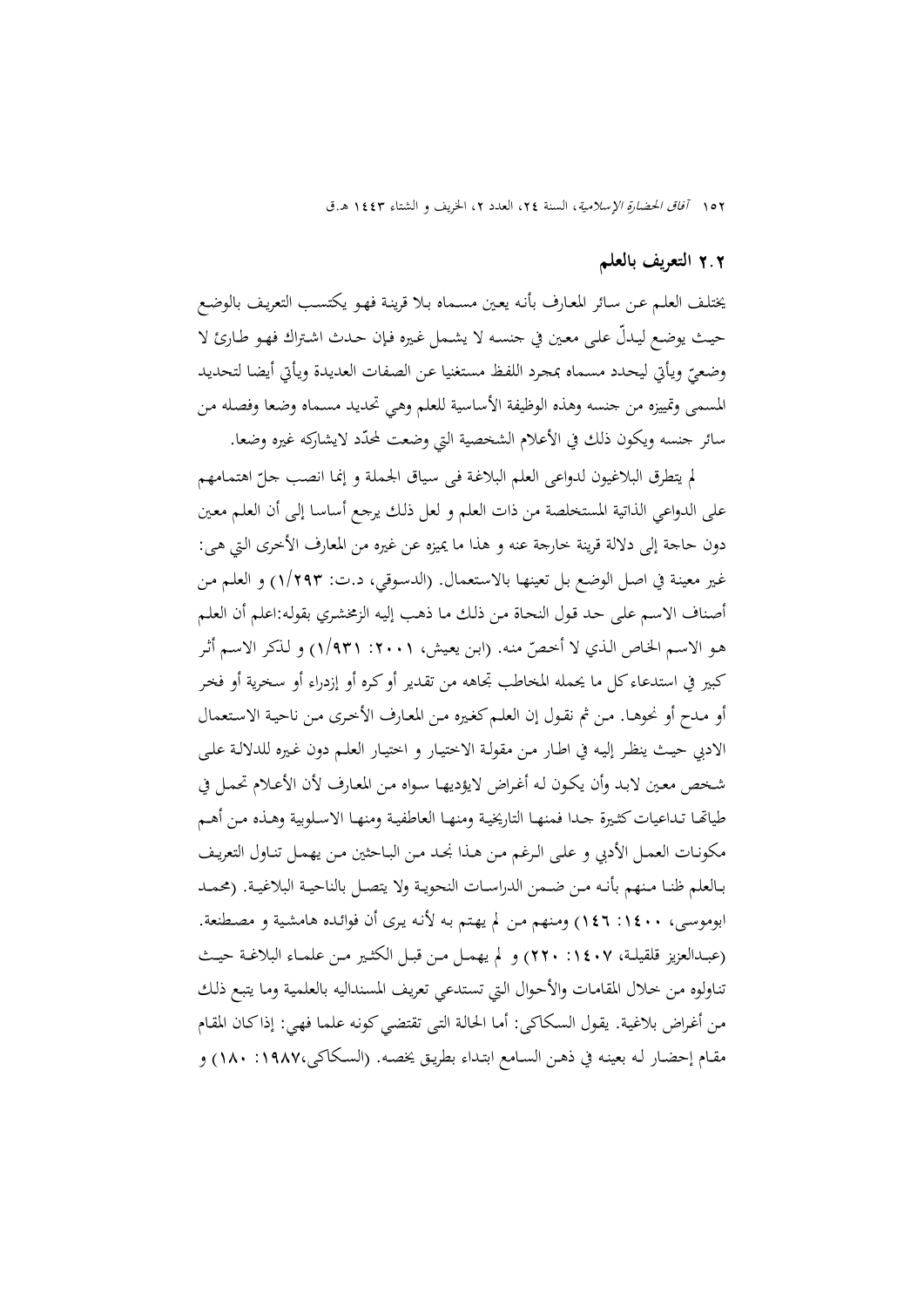هـذا يرجـع إلـی المـتکلم و دقتـه في اختيـار العلـم ليکـون معـبرا في المقـام الـذی يقتضـي التعيـين بأخص الأسماء.

فـالتعريف بـالعلم اذا يکثـر في المقامـات الـتي تتطلـب مزيـدا مـن التعيـين والتخصـيص وتتعـدد السياقات التي يتجه فيها المتکلم إلی التعريف المسنداليه بالعلم بتعـدد الأغـراض الـتي تـدعو إلـی ذلكکما فی قوله تعـالی: ﴿قـل هـو االله احـد﴾ (الاخـلاص، 1)حيـث جـاء لفـظ الجلالـة وهـو علـــم علـــی الأرجـــح لأن المقـــام هنـــا مقـــام التوحيـــد والعلميـــة أنســـب مـــن ســـائر المعـــارف. (ابــــن يعقــــوب المغــــربي، د.ت: 1/296) وکقولــــه تعــــالی: ﴿مــــا يمســــکهن إلا الــــرحمن﴾ (الملـک، 19) و جـاء التعريـف باسـم الـرحمن دون غـيره مـن الأسمـاء الحسـنی لسـر بلاغـی، أبـرزه الفخــر الــرازی فــی تفســيره للآيــة. قــال: «إنــه تعــالی قــال فــی النحــل: ﴿ألم يــروا إلــی الطــير مسـخرات في جـو السـماء مـا يمسـكهنّ إلا الله﴾ (نحـل،٧٩) وقـال ههنـا (مـا يمسـكهن إلا الرحمن) فما الفرق؟ قلنـا ذکـر فـی النحـل أن الطـير مسـخرات في جـو السـماء فـلا جـرم إنکـان امساکها هناك محض الإلهية وذکر ههنا أنها صـافات وقابضـات فکـان إلهامـا إلـی کيفيـة البسـط و القـبض علـی الوجـه المطـابق للمنفعـة مـن رحمـة الـرحمن» (الفخـر الـرازي، :1405 30/71) فذکر الإلهية يناسـب السـياق هنـاك وذکـر الرحمـة يناسـب السـياق هنـا لأن الطـير فـی آيـة النحـل ليسـت فـاعلا وإنمـا هـو التسـخير الإلهـی أمـا فـی سـورة الملـك فـان الطـير بمـا لهـا مـن خصـائص خلقيـة تسـاعدها علـی الطـيران تـداوم علـی البسـط والقـبض ولاتسـقط بقـدرة االله و رحمتـه الـتي وسعتکل شیء فعوامل البقاء من رحمة االله بخلقه.

## 3**.**2 **التعريف باسم الإشارة**

لأسمـاء الإشـارة وظـائف و دلالات ومـن وظائفهـا ودلالاēـا: أولا يـؤتى بأسمـاء الإشـارة لتكـون وصـلة لخـروج مـا فيـه أداة التَّعريـف مـن العهـد العلمـي إلى الحضـوري؛ لأن الأداة تـدخل للعهـد كـأن تقـول: بعـت الفـرس، تقصـد الفـرس الـذي يعهـده المخاطـب، وقـد يكـون َّ الشـيء بحضـرة اثنــين ولا عهــد بينهمــا فيــه، فــإذا أراد أحــدهما الإخبــار عنــه يقــول: هــذا َّ الشــيء، فيتوصــل إلى تعريف الحاضر باسم الإشارة.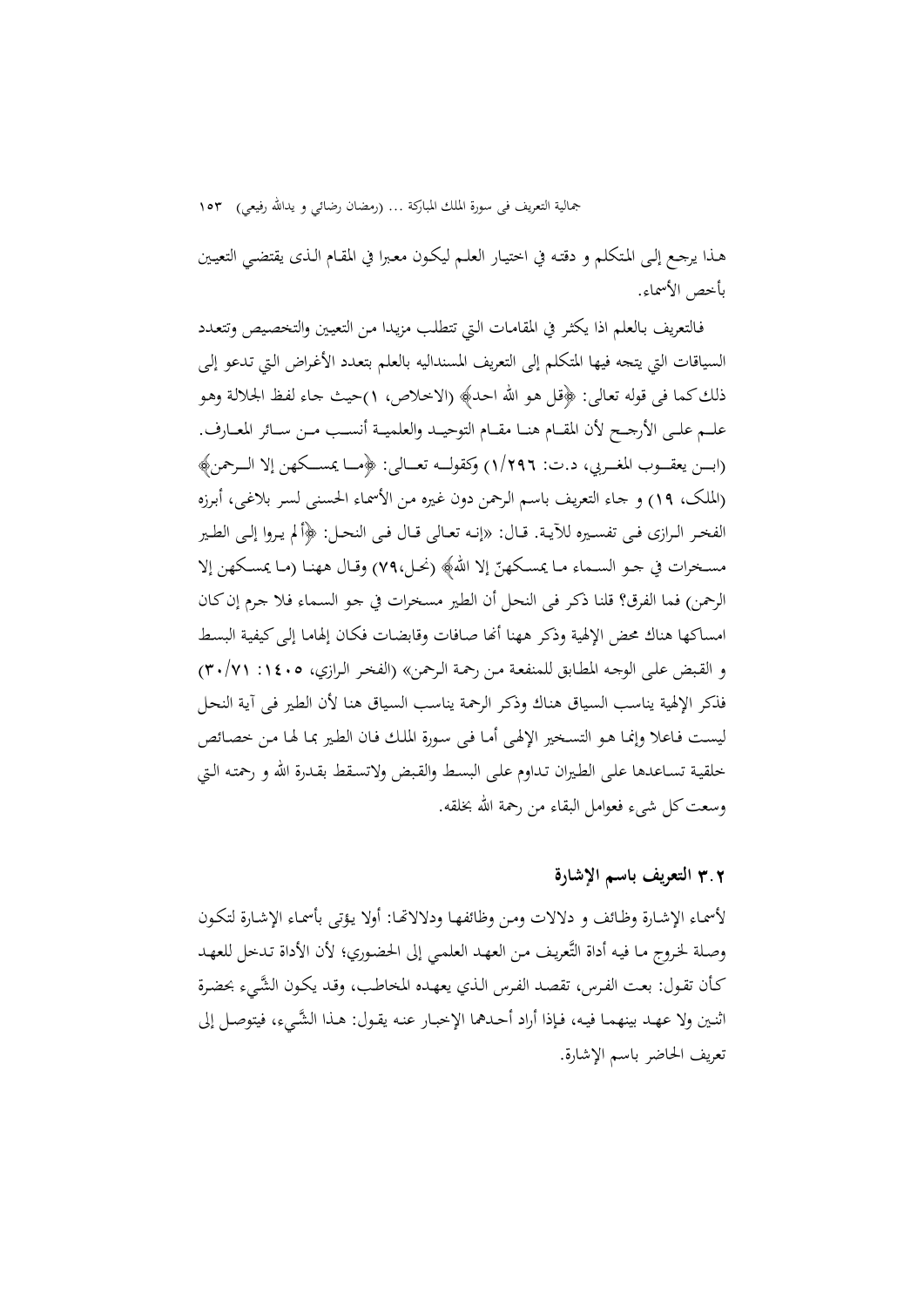ثانيـا تحديـد الشَّـيء وتعيينـه بـالعين والقلب: تستخدم أسمـاء الإشـارة لمحسـوس مشـاهد في الأصل لتعيينه وتحديده في جنسه من جهة العين ومن جهـة القلـب، وتكـون علـى مـرتبتين علـى الأرجـح عنـد ابـن مالـك، وهـي: قريـب، نحـو: ذا وذاء وذي وذه وذان وتـان وأولاء، ومـا جـاوز القريـب، نحـو: ذاك وذلـك وتيـك وتلـك وذانـك وتانـك وأولائـك وأولالـك،... والجمهـور علـى أنها ثلاث مراتب: قريب ومتوسط وبعيد، فمـا حـلا مـن الـلام والكـاف فهو للقريب، ومـاكـانـا فيه فهو للبعيد، وماكان فيه الكاف وحدها فهو للمتوسط.

تتضح أهمية البلاغية لأسماء الإشارة إذا تمثلنـا وظيفتهـا في تمييـز الـذات المحسوسـة، أو المعـانی التي سبق للمخاطب علم đا فی سياق الکلام مـع مراعـاة معـانی القـرب والبعـد الـتي تـلازم تلـك الأسماء. وانطلاقا من معانی الحس والقرب والبعد التي تؤديها أسمـاء الإشـارة اکتسـبت أهميتهـا في الدرس البلاغي، لأن هذه المعاني تلتمس في كل سياق يرد فيه اسـم الإشـارة بمـا يتناسب وذلك السـياق. لـذا فـإن النکـات البلاغيـة للإشـارة تتعـدد بتعـدد اسـتعمالاēا ولأن أسمـاء الإشـارة تقـترن بالإشـارة الحسـية بالأعضـاء وهـو عنصـر هـام مـن عناصـر إدراک الجمـال. «حيـث يـرتبط الحـس الجمـالي عنـد العـرب بـالحواس الـتي يتميـز đـا الحسـن مـن القـبح.» (عبـدالرحمن، :1404 201) فـإن الإشـارة الحسـية ēـدي المخاطـب إلـی دقـائق و جزئيـات لايـدرکها بمعـزل عـن تلـك الإشـارة. وفي هـذا يقـول الجـاحظ: «ومبلـغ الإشـارة أبعـد مـن مبلـغ الصـوت فهـذا ايضـا بـاب تتقـدم فيـه الإشارة الصوت.والصوت هو آلة اللفظ والجـوهر الـذي يقـوم بـه التقطيـع وبـه يوجـد التـأليف ولـن تکـون حرکـات اللسـان لفظـا ولاکلامـا موزونـا ولا منثـورا إلا بظهـور الصـوت، ولاتکـون الحـروف کلامـا إلا بـالتقطيع والتـأليف وحسـن الإشـارة باليـد والـرأس مـن تمـام حسـن البيـان باللسـان، مـع الذي يكون مع الإشارة من الدلّ والشكل والتقتّل والتثنيّ...» (الجاحظ، د.ت: ١/٧٩)

فالإشـارة الحسـية أکثـر تعبـيرا مـن الإشـارة اللفظيـة، فـإذا اجتمعـت الإشـارة اللفظيـة والإشـارة الحســيةکــان ذلــك أکثــر تــأثيرا في المخاطــب وأکثــر دقــة في إدراکــه للمشــار إليــه لمــا يصــحب الإشارتين من تمييز و تخصيص للمراد.

وقـد بـيّن الجــاحظ أهميـة الإشــارة الحسـية اذا صـحبت الخطـاب بقولـه «والإشــارة واللفـظ شريکان ونعم العون هی له و نعـم الترجمـان هـي عنـه. ومـا أکثـر مـا تنـوب عـن اللفـظ ومـا تغـني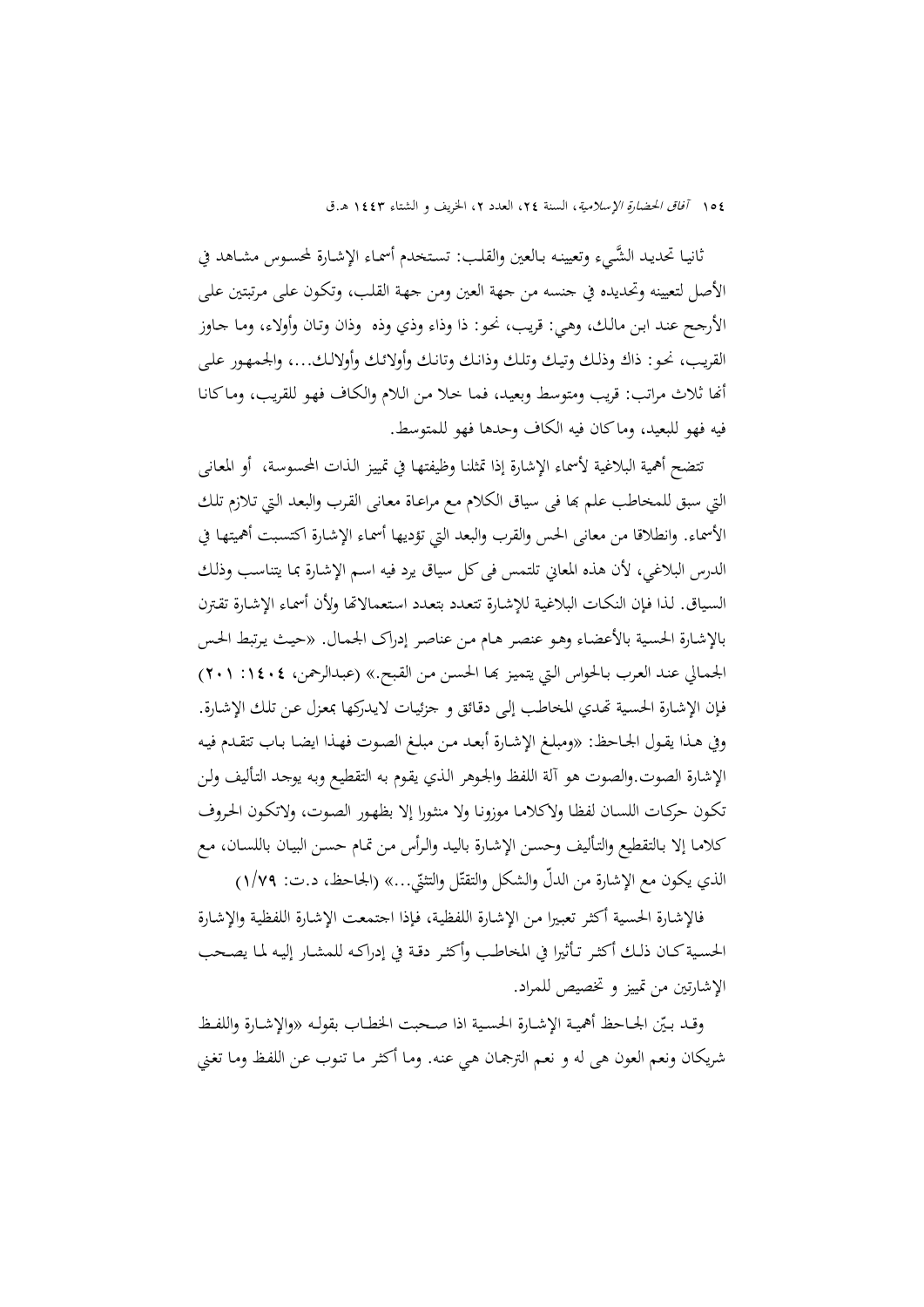عن الخط وبعد فهل تعدو الإشارة أن تکون ذات صورة معروفة وحلية موصـوفة علـی اختلافهـا في طبقاēــا ودلالاēــا. وفي الإشــارة بــالطرف والحاجــب وغــير ذلــك مــن الجــوارح مرفــقکبــير و معونة حاضرة في أمور يسترها بعض الناس من بعض ويخفونها من الجليس و غير الجليس ولولا الإشـارة لم يفهـم النـاس معنـی خـاص الخـاص ولجهلـوا هـذا البـاب البتـة.»(المصـدر نفسـه، 78) وهذه الأبعاد البلاغيـة للإشـارة ترجـع إلـی مـا فيهـا مـن الحسـية ومـا يصـحبها مـن دقـة في الدلالـة علی المشاراليه والاستغناء بما عن کثير من الکلام الذي ربماکان المقام يأباه.

والحقيقــة أن الإشــارة اللفظيــة منطوقــة أو مکتوبــة هــي تتضــمن معنــی الحســية فالمخاطــب يتصـور تلـك الإشـارة بمجـرد ورود اللفـظ ّ الـدال عليهـا ومـن ثم يلـتمس الأغـراض البلاغيـة الـتي تعـبر عنهـا مـن خـلال السـياق الـذي تـرد فيـه. ولم يفغـل السـکاکي عـن هـذه الأبعـاد عنـدما ّ حدد الحالة التي تقتضي مجیء المسنداليه اسم إشارة و ذلك حين قال: «متی صح إحضايره ـــ أي المســنداليه ـ في ذهــن الســامع بوســاطة الإشــارة إليــه حســا واتصــل بــذلك داع» (السـكاكي، ١٩٨٧: ١٨٣) هـذه هـي الأسـس الـتي تتبـني عليهـا دراسـة أسمـاء الإشـارة مـن الناحية البلاغية وهی أسس جمالية فنية لارتباطها بـالحس وبالمقـام ومـا يسـتدعيه مـن المعـاني الـتي تصـحب الإشـارة أو يمکـن أن تستشـف منهـاکعنصـر لغـوي لـه خصائصـه و ميزاتـه. وقـد ذکـر علمـاء البلاغـةکثـيرا مـن الأغـراض والـدواعی الـتي تـدعو إلـی تعريـف المسـندإليه باسـم الإشـارة والمقامـات الـتي تسـتدعي ذلـککـأن لا يکـون لـک أو لـيس معـك طريـق إلـی المسـندإليه سـوی الإشـــارة وهـــذا مـــن الـــدواعي الـــتي ذکرهـــا السکاکي.(المصـــدر نفســـه، 183) قولـــه تعـــالی: ﴿ويقولــون متــی هــذا الوعــد إنکنــتم صــادقين﴾ (الملــك، 25) جــاء التعريــف باســم الإشــارة (هذا) لأنه يدل علی القرب والمراد بالقرب هنا قرب المکانـة لا قـرب المکـان وهـذا ينبـئ عـن أن الوعـد لم يـؤثر فـيهم ولم يقـع مـن نفوسـهم موقـع التصـديق فهـم لايـرون فيـه غـير مجـرد وعـد لا أکثـر. ومنـه قولـه تعـالی: ﴿وقيـل هـذا الـذيکنـتم بـه تـدعون﴾ (الملـك، 27) و لتـوبيخ الکفـار علـی تکـذيبهم وانکـارهم قـال سـبحانه (وقيـل هـذا الـذيکنـتم بـه تـدعون) فجـاء اسـم الإشـارة أتم مـا يکـون في ذلـك و تـزداد وظيفـة اسـم الإشـارة ظهـورا اذا ربطنـاه بمقـولتهم السـابقة: (متـی هذا الوعد) عندماکانوا يستهزئون فأشاروا إليه اشارة معنوية تدل علـی عـدم تصـديقهم أمـا فـی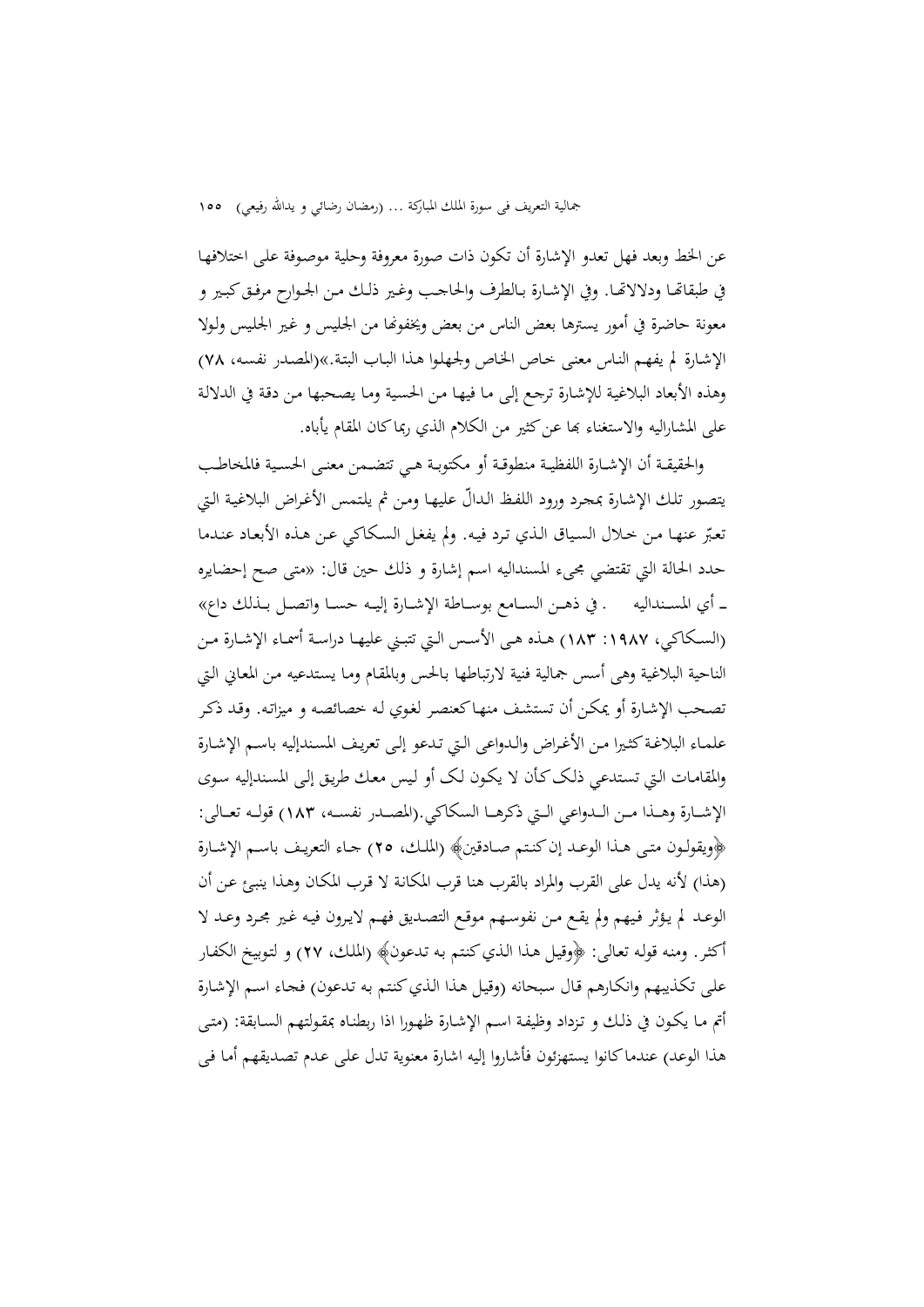هـذا المقـام فالإشـارة تـدل علـي القـرب الحقيقـي و المعاينـة لأنّ الوعـد أصبح حقيقـة ملموسـة يشــارإليه إشــارة حســية لا معنويــة والإشــارة إليــه باســم الإشــارة الموضــوع للقريــب فيهــا تعظــيم وēويل للمشارإليه وقرب يفقدون معهکل أمل في النجاة.

## 4**.**2 **التعريف بالموصول**

تعـد الأسمـاء الموصـولة مـن المبهمـات وذکرهـا بعـض النحـويين مـع أسمـاء الإشـارة تحـت مصـطلح المــبهم. يقــول ابــن يعــيش: «واعلــم أن الموصــولات ضــرب مــن المبهمــات وإنمــاکانــت مبهمــة لوقوعها علیکل شیء من حيوان وجماد وغيرهاکوقـوع هـذا وهـؤلاء ونحوهمـا مـن أسمـاء الإشـارة علیکل شیء» (ابن يعيش، :2001 372) فهی عامـة فـی أصـل وضـعها لاتفصـل شـيئا مـن شیء لذا سميـت مبهمـة وتسـمی أيضـا ـ الأسمـاء النـواقص ـ (السـهيلي، :1992 2/187) لأĔـا ناقصـة في ذاتهـا لايتم معناهـا إلا بصـلة. وبمـا أنهـا مبهمـة فهـي تكتسـب التعريـف مـن خـلال السياق الـذي ترد فيه واختلف النحويون في جهـة تعريفهـا علـي قولين: اولا أنهـا معرفةّ بـالأداة في أولها و زعـم الزجـاجي الاجماع عليه و نسبه لسيبويه و الفرّاء وتكون الأداة عنـدهم مقـدرة في (ما ومن وذو...) ثانيا: أنها معرفة بالصلة حيث وُضعت لتكون معارف بصلتها وهذا رأى الجمهور خلافا لزعم الزجاجين.

تـأتي الموصـولات لتـؤدي مجموعـةمن الوظـائف والـدلالات فـی الجملـةکمـا ذکرهـا النحويـون وهي: اولا: أن تکون وصـلة لوصـف المعـارف بالجمـل.(ابن السـراج، د.ت: 261) يـری النحـاة أن الغرض الاساسي من وضـع الموصـولات هـو الـتمکن مـن وصـف المعـارف بالجمـل وذلـك أن النکـرات توصــف بالجمـل فــأرادوا أن تکــون المعـارف مثلهــا ولم يتمکنــوا مـن ذلــك لأن الجمــل نکـرة و المعـارف لاتوصـف بـالنکرات فـإذا قلـت جـاء زيـد ابـوه قـائم علـی الوصـف لهـا ارتـبط الکـلام لأنکـلا منهمـا مسـتقل قـائم بنفسـه فجـاؤوا باسـم مـبهم معرفـة لايـتم معنـاه إلا بصـلة فوصـلوه بالجمـل ليتم وصف المعرفـة بحـا فقـالوا: جـاء زيـد الـذي قـام ابـوه و ذهبـت هنـد الـتي جـاءت امّهـا… ثانيـا للدلالـة علمي معهـود معـين وهـو الغالـب فيهـا ويشـترط حينهـا أن تكـون صـلتها معروفـة لأن وضـع الموصـول علـی أن يطلـق علـی مـا يعتقـد المـتکلم أن المخاطـب يعرفـه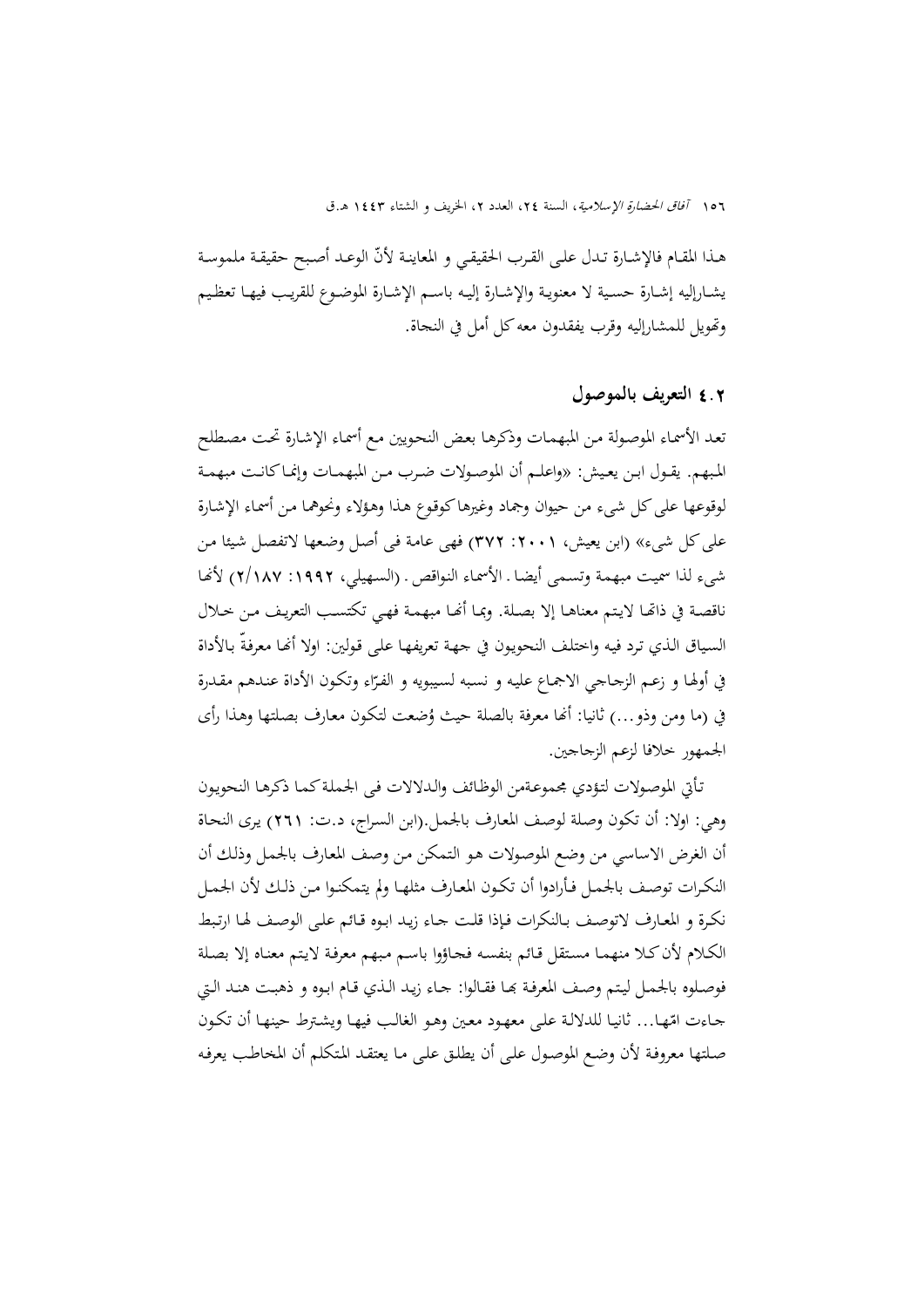محکومـا عليـه بحکـم معلـوم. (ابوحيـان، :1998 524) نحـو قولـه تعـالی: ﴿و إذ تقـول للـذي أنعــم االله عليــه وأنعمــت عليــه﴾ (أحــزاب، 37) فخطــاب هــذا للنــبي (ص) و المقصــود مــن الموصول شخص معروف وهو زيد بن حارثة. ثالثا: أن يراد به الجنس فتوافقه صـلته وذلـك نحـو قولــه تعــالی: ﴿ومثــل الــذينکفــرواکمثــل الــذي ينعــق بمــا لايســمع إلا دعــاء﴾ (بقــره، 171) فلايُقصَد بـ الذي ـ معين و هـذه الوظيفـة مخالفـة لدلالـة المعارف لأن المعارف تـدل علمي معين والموصول في هذه الحالة لايدلّ على معين والذى أراه أنّ الموصول هنا نكرة وقد جاء على أصـله في الإبحـام وعـدم التعيـين وهــذا يـدلّ علــي أن الموصـول يتعـرّف مـن خـلال صـلته ومـن خلال سياق المقام الذي يرد فيه و يمكن أن يصنّف ضمن المعارف اللفظية والنكرات معنى ويـدرج في بـاب واحـد بـين المعـارف والنکـرات. رابعـا: التفخـيم والتهويـل، قـد يـؤتی بالموصـول ّ ليـدل علـی التفخـيم وهـو التعظـيم أو التهويـل وهـو التخويـف فتـبهم حينهـا صـلته ليتحقـق المـراد ومـــن التفخـــيم قولـــه تعـــالی: ﴿فـــأوحی إلـــی عبـــده مـــا أوحـــی﴾ (نجـــم، 10) وقولـــه تعـــالی: ﴿إذ يغشـی السـدرة مـا يغشـی﴾ (نجـم، 16) فـإن الموصـولات في هـذه الآيـات لايـراد đـا معـين لـذا أđمـت صـلاēا لتبقـی عامـة ليتصـور المـرء مـا يتصـوره في خيالـه مـن عظمـة أو ēويـل وهـذا مخـالف لدلالـة التعريـف لأن المعـارف تـدل علـی معـين والـذي أراه أن الموصـول في هـذه الحالـة نکـــرة ويمکـــن أن يضـــاف ضـــمن المعـــارف اللفظيـــة النکـــرات معنـــی. أمـــا في قولـــه تعـــالی: ﴿تبارك الـذی بيـده الملـك ﴾ (الملـك، 1) فـالغرض مـن التعريـف بالاسـم الموصـول(الذي) إفـادة عظمـة ذلـك الملك الـذي لايملكـه إلا عظيم و تعريـف (الملك) يفيـد الجـنس وهـو يـدلّ علـي الهيمنـة التامـة، لأنکلمـة (الملـك) تـدل علـی أنـه ملـك واحـد وکـل مـا عـداه لـيس بملـك علـی الحقيقــة وهــذا فيــه تعظــيم الله ســبحانه وتعــالی فــالتعريف بالاســم الموصــول يفيــد عظمــة الملــك وتعريف الملك يفيد عظمة المالك سبحانه ويدل علی قدرته وهيمنته.

وهذه الآية ﴿الذي خلق الموت والحياة﴾ (الملك، 2) تتضمن اثبـات القـدرة الالهيـة بالـدليل القـاطع وهـو خلـق المـوت والحيـاة وقـد تصـدر الاسـم الموصـول (الـذي) لمـا للصـلة مـن مضـمون يتحقـق بـه الغـرض مـن الآيـة وتـزداد هـذه الفائـدة البلاغيـة وضـوحا إذا لاحظنـا مـا فـی الاسـم الموصول مـن الحـثّ إلى مـا يـأتي بعـده فالموصـول مبـهـم إذا سمعـه المخاطـب بقـي منتظـرا لعقـب الکلام وفی هذا التشويق والانتظار تمکين لمضمون الصلة في نفس المخاطب.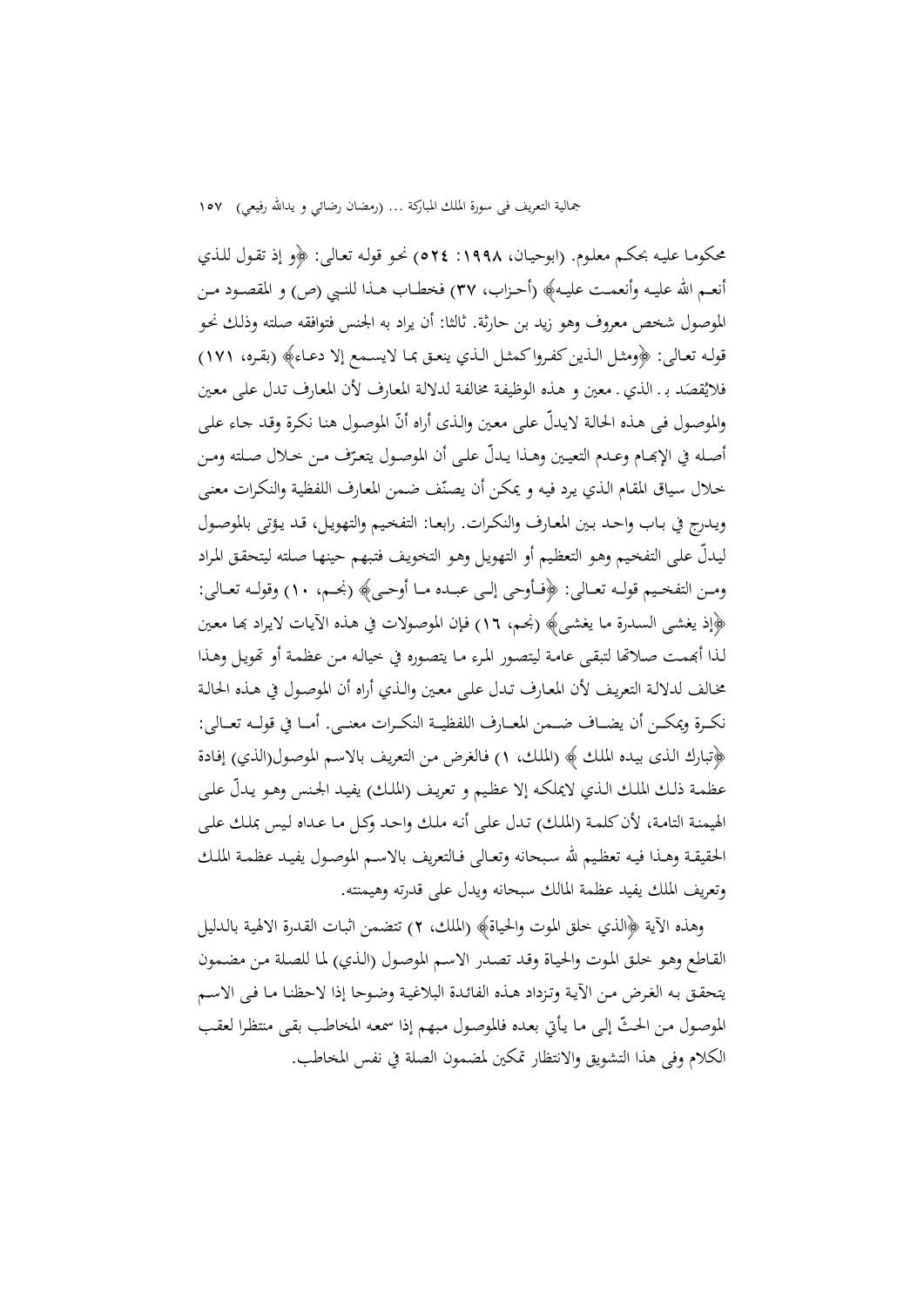وفي قوله تعالی: ﴿الـذي خلـق سـبع سمـاوات طباقـا﴾ (الملـك، 3) الاسـم الموصـول (الـذي) جــاء ليــؤدی دوره فــی اثبــات قــدرة االله تعــالی مــن خــلال مــا تتضــمنه صــلته مــن المخلوقــات المحسوسـة التـی تعتـبر شـاهدا واضـحا علـی تلـک القـدرة وبرهانـا أکـبر مـن أن ينکـره الجاحـدون فالاسـم الموصـول (الـذي) يتکـرر وفيکـل مـرة يتضـمن مقصـدا بلاغيـا وتعجيـزا للکـافرين. وقـد تصـدر الاسـم الموصـول هـذه الآيــة ﴿وللـذين كفـروا بـرهم عـذاب جهـنم و بـئس المصـير﴾ (الملـك، ٦) لمـا فيـه مـن العمـوم لمـن اتصـف بـالكفر فيكـون المعنـى ولكـل مـن كفـر بـالله مـن الشياطين و غيرهم عذاب جهنم. (الفخر الرازي، ٠١٤٠٥: ٣٠/٦٣)

إن معاني الموصول وصلته تتزايد وتغـنى في التراكيـب القرآنيـة أمـام مـن أجـال طـرف الفكـر وأدام النظــر في دلالاēــا ووجــوه معانيهــا وأغراضــها، معتمــدا علــى بصــيرة وذوق وحــس مــن درجة رفيعـة،كمـا يتطلـب استحضـار مناسـبات النـزول ومعرفـة الآشـخاص الـذين يحيـل إلـيهم الـــنص القـــرآني، والعقيـــدة الـــتي تـــتحكم في تفكـــير وســـلوك الأشـــخاص الـــذين يخـــاطبون بتلك الأساليب.

وإن التعريف بالموصـولية هـو اختيـار أسـلوبي يهـدف إلى التعبـير عـن أفعـال إنجازيـة، أو معـان تداوليـة يقصـد إليهـا المتكلم، ويطالـب المخاطب أن يتـأثر بحـا اقتناعـا وسـلوكا الشــيء الـذي توصـل إليـه بعض المفسـرين، لأنَّصم يستقصـون المعـاني العمليـة الـتي تعبر عـن التكـاليف الموجهـة إلى العباد.

وتظهر هذه الأفعال الكلامية في صيغ العناوين التي سمَّينا بِحا الأغراض والمعاني البلاغية للتعريــف بالموصــولية، وهــي: زيــادة التقريــر مــع الرغبــة في التســتر علــى الاســم، التعظــيم، التعليــل، التنبيــه علــى خطــأ المخــاطبين قصــد تنــديمهم، الإيمــاء إلى الوجــه الــذي بــني عليــه الحكـم، التقريـر والـذم، الـتهكم، إثـارة التعجـب وتشـنيع الحـال، تنزيـل اجملهـول منزلـة المعلـوم للتنويه به.

إنهـا أبنيـة قائمـة علـى الإفعـال والتفعيـل بمـا يعـني أنهـا يقصـد بمـا إثـارة المخاطـب والتـأثير في مشاعره وحواسه، وإقناعه وإقامة الحجة عليه لينقاد عقليا وسـلوكيا. وبعبـارة أخـرى سـيقت هـذه الأغراض لتنتظم في أسلوب الدعوة إلى سبيل االله بالترغيب والترهيب.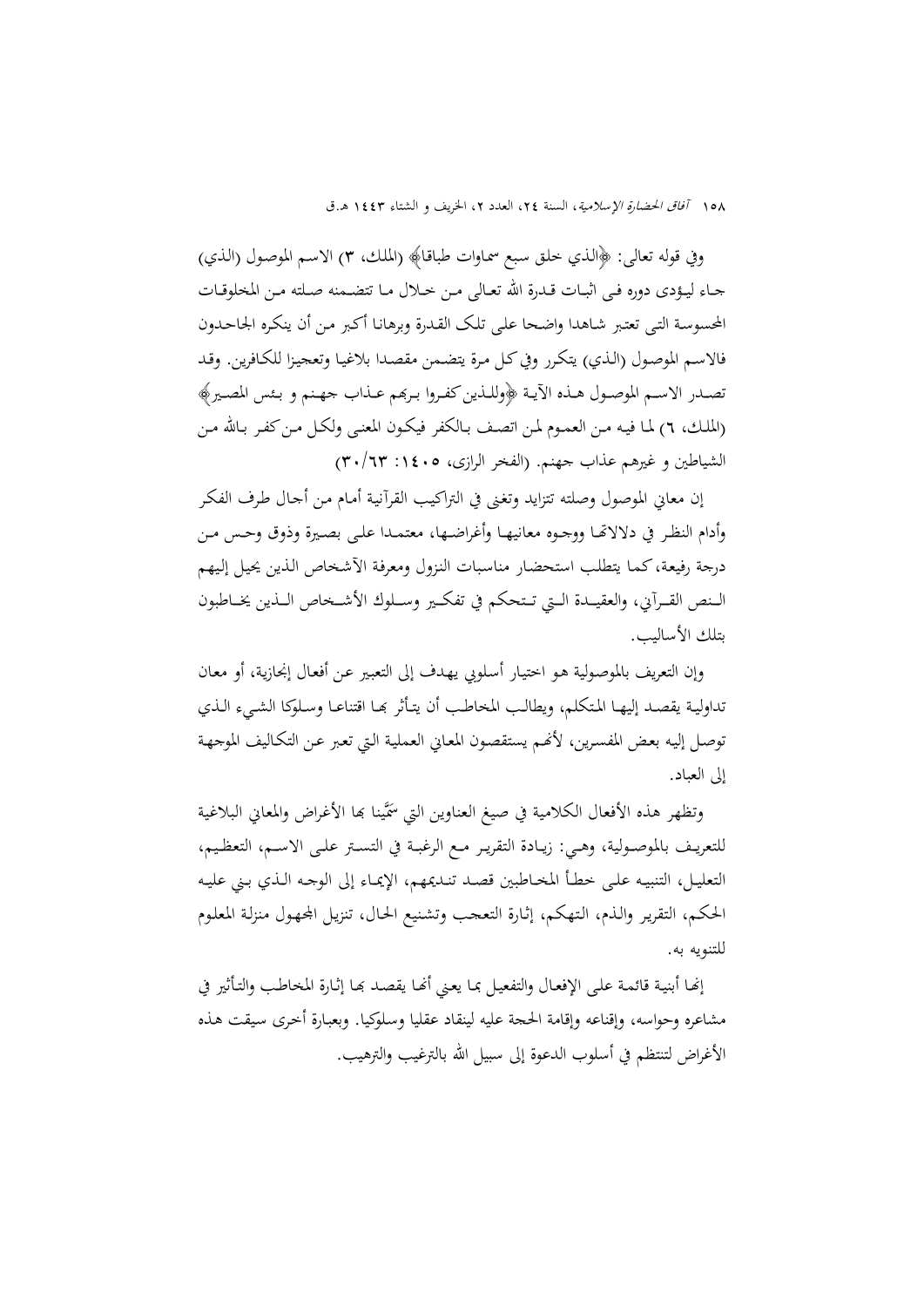### 5**.**2 **التعريف بالأداة**

يـری البلاغيـون أن المسـندإليه يـأتي معرفـة بـالأداة لـدلالتين رئيسـيتين يتفـرع عـنکـل منهمـا عـدة دلالات: الأولى: العهد الخارجى (السكاكي،١٩٨٧: ١٨٦) ويُقصد به تعيين الشيء خارج الـذهن في واقـع الوجـود ويسـميها السـکاکي ـ حصـة المعهـود مـن الحقيقـة ـ أي لتعيـين قـدر مـن حقيقـة الشـیء قـد يکـون واحـدا أو اثنـين أو ثلاثـة فـأکثر، وهـذا النـوع ثلاثـة أقسـام: أ- العهـد الصـريح، ويقصـد بـذلک أن يتقـدم مصـحوها مـذکورا صـراحة نحـو قولـه تعـالى: ﴿إِنَّـا أَرْسَلْنَا .<br>. ا<br>ٍٰٰ َ ْ ـذ َأَخ ُ َ ـول ف َّس ْ ُن الر َـو ع ِر ٰ ف َـى َص َع ُ ً ـولا\* فـ َس ْ َن ر َـو ع ِر ٰ ف َلى ا إ ـلن ْ َ ْس ـا أَر ْ َكم ْ ُكم َـي ل ًا ع ِد ُ ً ـولا َشـاه َس ْ ر ْ ُكم لَـي ُ إ َاه <u>ٔ</u> .<br>.<br>. ٍٍٍٍٍٍٍٍٍٍٍٍٍٍٍٍٍٍٍٍٍٍٍٍٍ .<br>.  $\overline{\phantom{a}}$ َ ِ ن أُخْذًا وَبِيلًا﴾ (مزمـل، ١٦-١٥)ويسـمّى عنـد أكثـر النحـويين العهـد الـذكري.ب– العهـد َ الکنــائي (السـبکي، ٢٠٠٣: ٢٥٨) وذلـك أن يتقــدم مصـحوهاکنايـة لا صـريحا ومثالـه قولـه نعــالی: ﴿قَالَـتْ رَبِّ إِنِّي وَضَـعْتُهَا أُنْثَـىٰ وَاللَّـهُ أَعْلَــمُ بِمَـا وَضَـعَتْ وَلَـيْسَ الـذَّكَرُ كَـالْأُنْثَىٰ﴾<br>. َ  $\frac{1}{2}$ **ٔ**  $\epsilon$ ت ْ ) فـالأداة في (الـذکر) للعهـد الکنـائي إذ تقـدم َّ الـذَک (آل عمـران، 36 ر بشـکل غـير صـريح فـی قوله تعـالى: (إِذْ قَالَتِ امْرَأَتُ عِمْرَانَ رَبِّ إِنِّي نَذَرْتُ لَكَ مَـا فِي بَطْنِي مُحَرَّرًا) وكـانوا يخصون َ ِ ذلــک بالــذکور دون الإنــاث. ج- العهــد العلمــی (الإيجــی، :1991 121) و هــو ألا يجــری ذکر لمصحوđا، ولکنه يکـون معلومـا لـدی المخاطـب بسـبق علـلکمـا في قولـه تعـالی: ﴿إذ همـا في الغـار﴾ (توبـه، 40) أو يکـون حاضـرا مبصـرا نحـو: أغلـق البـاب يـا فتـی، لمـنکـان داخـلا والنحويون كمـا مـرّ بنـا يجعلـون كـلا مـن هـذين قسـما خاصـا بذاتـه، فمـاكـان معلومـا لـدي المخاطــب غــير المــذکور أو حاضــر يســمونه العهــد الــذهني وبعضــهم يســميه العلمــي ومــاکــان حاضرا يسمونه العهد الحضوری.

الثـاني: الحقيقـة (البـابرتي، ١٩٨٣: ٢١٠) وهـي ثلاثـة أقسـام: أ– أن يـراد بهـا الحقيقـة مـن حيث هي هي، لا ما تصدق عليه أفراد و تسمى لام الجنس نحو: الماء ضروریّ للحياة ومنها المعرفــات نحــو: الانســان حيــوان وهــذا القســم يســميه أکثــر النحــويين لام الماهيــة و بعضــهم الحقيقـة وبعضـهم الطبيعـة. ب- العهـد الـذهني وذلـک بـأن يشـار đـا إلـی الحقيقـة ضـمن فـرد مبهم نحو ادخل السوق حيث لا سوق محدّدة ولايراد الحقيقة لأنّها لا تدخل ولا الجنس كله لاســــتحالة ذلــــک و نحــــو قولــــه تعــــالی: ﴿أخــــاف أن يأکلــــه الــــذئب﴾ (يوســــف، 13)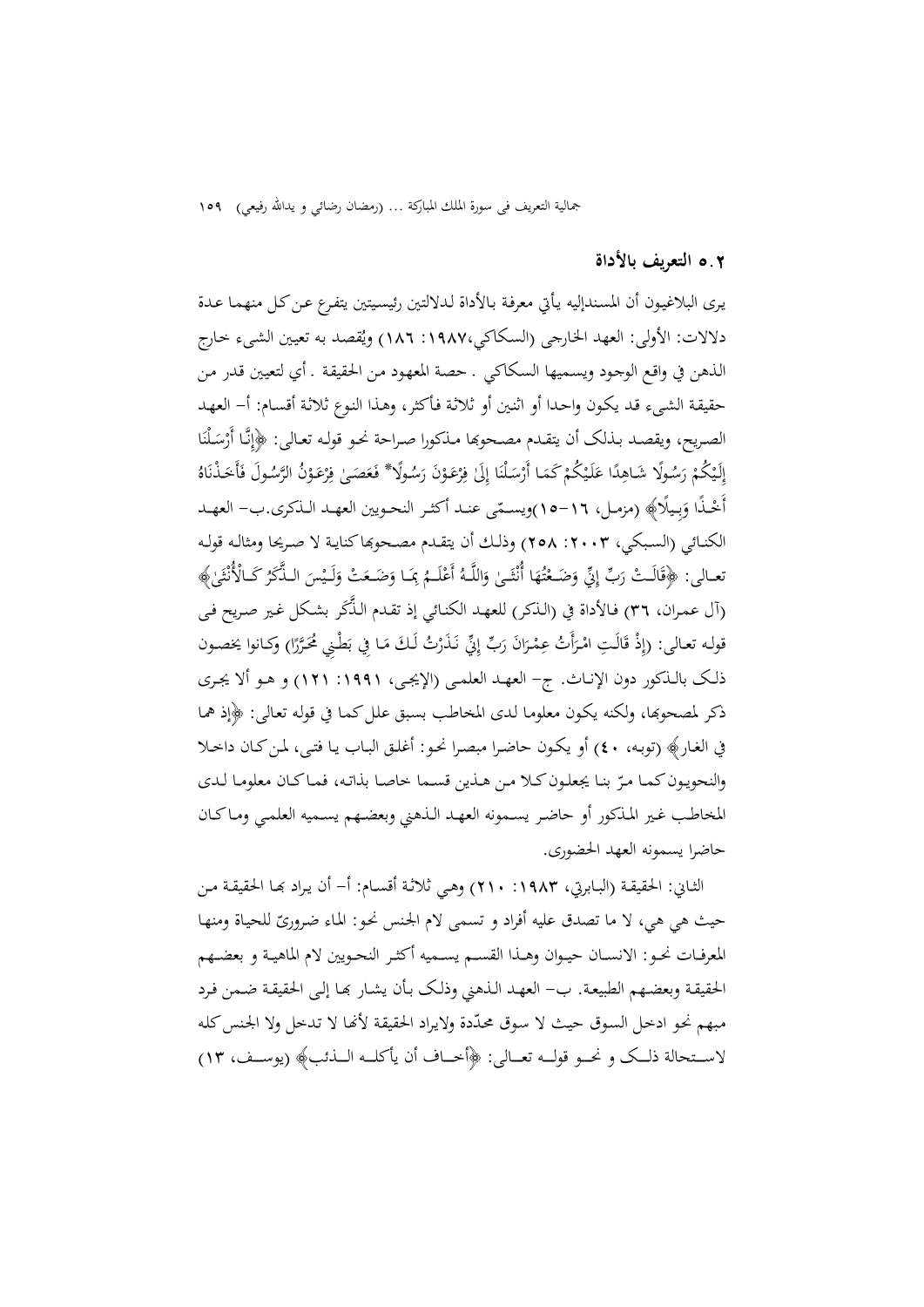ج- الاستغراق، و هي التي يشار بَما إلى الحقيقة ضمن جميع أفرادهـا، وهي قسـمان: الاول: الاستغراق الحقيقي وتأتي لتناول جميـع الأفـراد الـتي يتناولهـا اللفـظ حقيقـة حسـب اللغـة نحـو قولـه تعـــالی: ﴿عـــالم الغيـــب والشـــهادة﴾ (الأنعـــام، 73) أيکـــل غيـــب وکـــل شـــهادة. الثـــاني: الاستغراق العرفي: وهـي الـتي يشـار بما إلـي حقيقـة ضـمن جميع الأفـراد الـتي يتناولهـا اللفـظ عرفـا نحو: جمع الأمير الصاعة بلده أو مملکته لا صاعة الدنيا لاستحالة ذلک.

وقوله تعالی: ﴿تبارك الذي بيـده الملـك﴾ (الملـك، 1) تعريـف (الملـك) بـالأداة يفيـد الجـنس وهو يدل على الهيمنة التامة لأنّ كلمة (الملك) تدل على أنه ملك واحد و كل ما عداه ليس بملـك علـی الحقيقـة وهـذا فيـه تعظـيم الله سـبحانه وتعـالی وقولـه تعـالی: ﴿وهـو العزيـز الغفـور﴾ (الملك، 2) وتعريف (العزيز) و (الغفور) بأل الجنسية يفيد قصر الخـبر علـی المبتـدأ قصـرا حقيقـا لا إدعـاء ولامبالغـة لأن هـذين الجنسـين لايکـتملان إلا لله حـلّ وعـلا أي لاعـزّ مـع عـزّه ولا غفران مع غفرانـه. وقولـه تعـالی: ﴿وهـو اللطيـف الخبـير﴾ (الملـك، 14) تعريـف الخـبر (اللطيـف الخبـير) ّ يـدل علـی أنـه مقصـور علـی المبتـدأ فيکـون المعنـی أن مـن يوصـف بأنـه اللطيـف الخبـير علی الحقيقة هو االله سبحانه وتعـالی دون سـواه. وقولـه تعـالی: ﴿هـو الـذي جعـل لکـم الارض ذلـولا فامشـوا فـی مناکبهـا﴾ (الملـك، 15) وتعريـف الأرض بـأل للاسـتغراق أيکـل الأرض و قـال سـبحانه (فـی مناکبهـا) ولم يقـل فيهـا لأن منکـب البعـير أرق أعضـائه وأنباهـا عـن أن يطـأه الراکـب بقدمـه فـإذا جعـل الأرض في الـذل بحيـث يـأتي المشـي في مناکبهـا لم يبـق منهـا شـیء لم يتـذلل. (ابـی السـعود، :1401 5/363) وقولـه تعـالی: ﴿هـو الـذي أنشـأکم وجعـل لکـم الســمع والابصــار والأفئــدة﴾ (الملــك، 23) التعريــف في قولــه (الســمع والابصــار والأفئــدة) للعهد أي ما عهدتموه من هذه الأمور الثلاثـة هـی مـن فضـل االله علـيکم واعلـم أن في ذکرهـا هاهنا تنبيها علی دقيقة لطيفةکأنه تعالی قال: أعطيتکم هذه الأعطيات الثلاثة مع ما فيهـا من القوی الشريفة لکنکم ضيعتموها فلم تقبلوا ما سمعتموه ولا اعتبرتم بما أبصرتموه ولاتأملتم في عاقبـة مـا عقلتمـوه فکـأنکم ضـيعتم هـذه الـنعم وأفسـدتم هـذه المواهـب. (الفخـر الـرازي :1405 30/73) و قولــه تعــالی ﴿إنمــا العلــم عنــد االله﴾ (الملــك، 26) جــاء التعريــف بــأل الجنسية لما فيها من دلالة علی الشمول لعلمکل شیء ذلـك العلـم الـذي ينـد عنـه شـیء مهمـا دق أوکبر بل إنه مقصور علی االله وحده لايشارکه فيه أحد.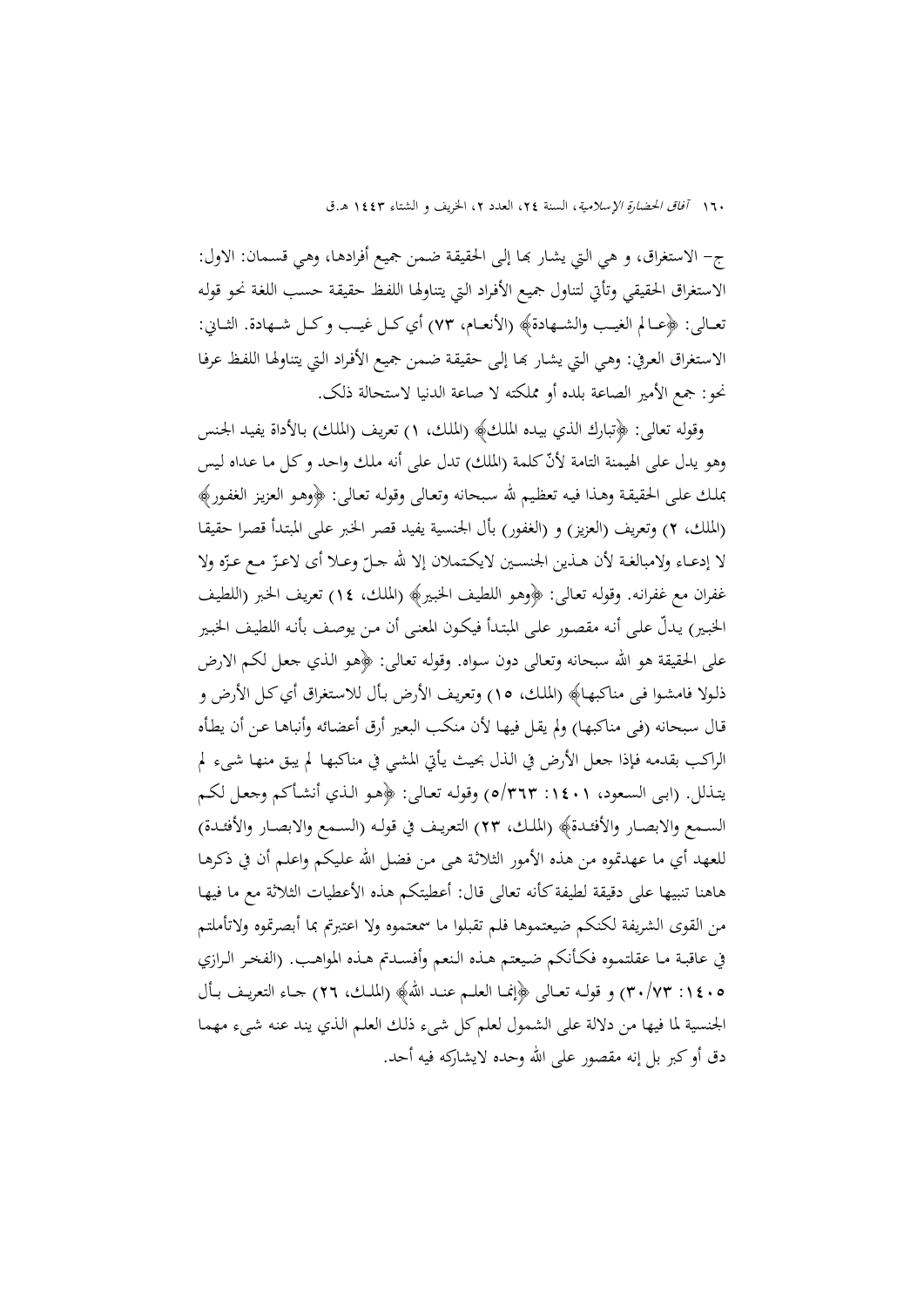### 6**.**2 **التعريف بالإضافة**

تعرف الإضـافة بأنهـا نسـبة أو علاقـة بـين اسمـين توجـب انجـرار ثانيهـا دائمـا نحـو: هـذاكتـاب التلميذ ويسمی الأول مضافا والثانی مضاف اليه. فـالحرف الممکـن تقـديره في مثالنـا هـو الـلام: هـذاکتـاب للتلميـذ. (الانطـاکي، :2018 213) وممـا سـبق يتضـح لنـا أن الإضـافة علاقـة بـين اسمين تشترط وجود حرف جر بينهمـا ولابـد أن يکـون المضـاف اسـم نکـرة وتصـله باسـم معرفـة فيکتسب التعريف نحو: اشتريت کتابا فکتاب هنـا نکرة ولکـن غـدا قلت اشـتريت کتابـك فقـد صار معينا أي صـار معرفـة بسـبب الإضـافة إلـی الضـميرکمـا قـد تکـون الإضـافة باسـم علـم أو اسم إشارة أو اسم الموصول أو المعرف بالألف واللام.

حدد البلاغيون مجموعة من الوظائف والدلالات التی تکمن وراء التعريف بالإضـافة وهـی: أ- إرادة الإيجــاز والإختصــار: الإضــافة هــي إســنادکلمــة إلــی غيرهــا لزيــادة في المعنــی تفيــد التعريف والتخصيص والکلمة التي تفيد هذا الحکم تسمی مضـاف اليـه. أمـا الکلمـة الاساسـية الـتي تقيـدت بنسـبةکلمـة أخـری إليهـا فتسـمی (مضـاف) «وأن مرتبـة المضـاف هـي مرتبـة مـا اضــيف اليــه» (ابــن يعقــوب المغــربي، د.ت: 1/344) ويــراد بالإضــافة غالبــا الاختصــار إذا لم يکـن للمـتکلم طريـق سـواه اصـلا. «لأنـه لـيس للمـتکلم إلـی احضـاره في ذهـن السـامع طريـق أخصــر منهــا» (التفتــازاني، :1411 56) کقولــه: جــاء غلامــي فإنــه أخصــر مــن قولــك جــاء الغلام الذي لي.

ب– إفادة التعظيم والتشريف: وقد تـأتي الإضـافة مرادا بحا أفـادت التعظيم والتفخيم وهـذا إنما يکون للمضاف إليهکما تقول: عبد الخليفة حضر.

ج- إفـادة التحقيـير والتـوبيخ: وقـد يقصـد بالإضـافة تحقـير شـأن المضـاف أو المضـاف إليـه علی ما جاء في المختصر: «لتضمنها إي الإضـافة تحقـيرا للمضـاف، نحـو ولـد الحجـام حاضـر» (نفس المصدر، 57)

د- إرادة الاسـتعطاف والحـث علـی الشـفقة: وقـد تـوحی الکلمـة المضـافة إلـی مـا يثـير فـی النفس كوامن العطف والوجدان فيوقظ الفطرة ويحث على الرحمة والشفقة ولقد كـان الزمخشري هو أول من انتبه إلی هذا المعنی الدقيق. فتراه مـثلا في قولـه تعـالی: (لا تضـار والـدة بولـدها ولا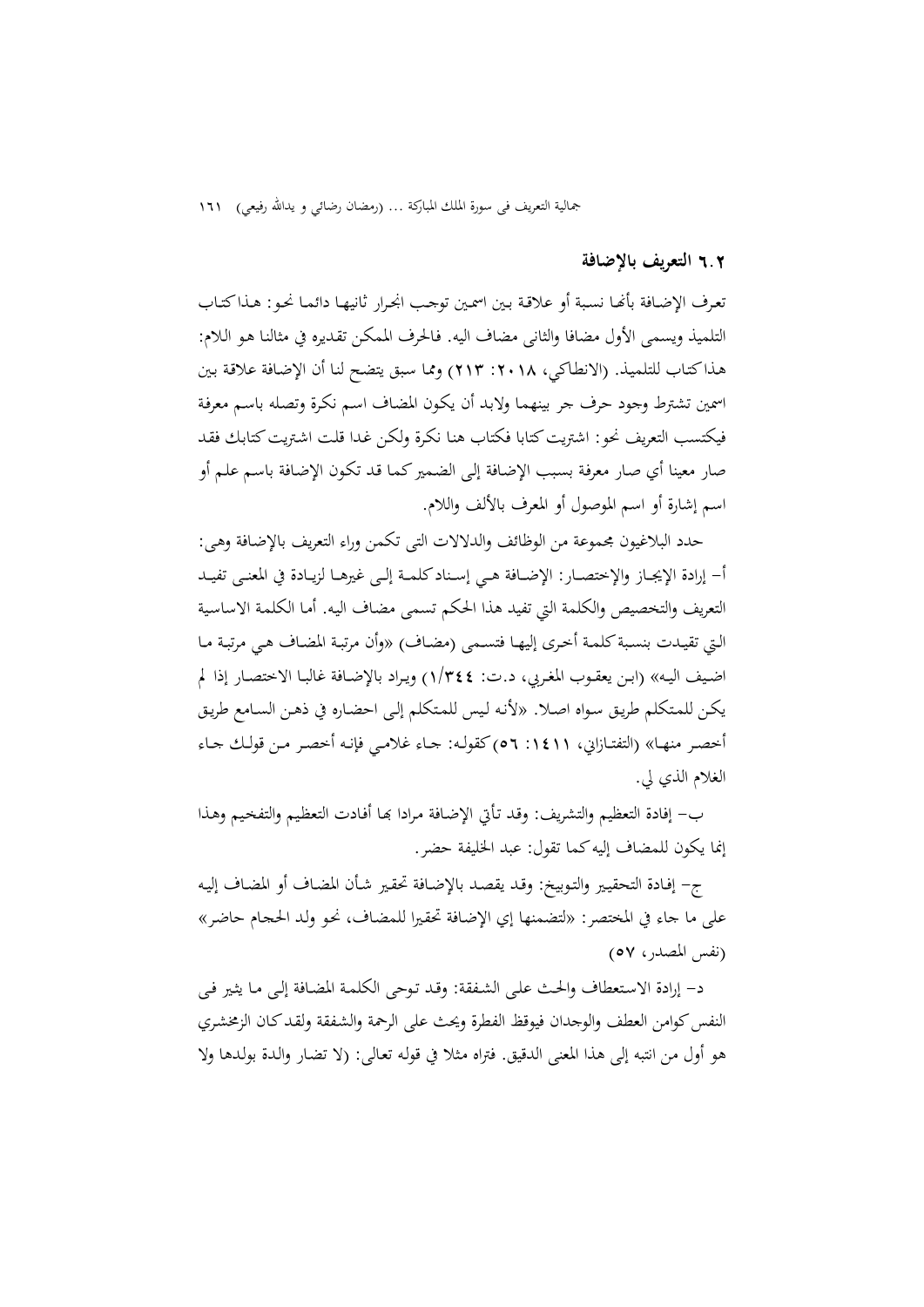مولود له بولده) (البقـره، 133) يقـول:«فـإن قلـت: کيـف قيـل بولـدها قلـت لمـا Ĕيـت المـرأة عـن المضارة إضيف إليها الولد استعطافا لها عليه وإنه ليس بأجنبي منها فمـن حقهـا أن تشـفق عليـه وکـــذلک الوالـــد. (الزمخشـــري، :1392 1/371) و في قولـــه تعـــالی: ﴿واعتـــدنا لهـــم عـــذاب السـعير﴾ (الملـك، 5) لقـد قـد جـاء العـذاب معرفـا بإضـافته إلـی السـعير والسـعير أشـد الحريـق يقال سعرت النار فهـی مسـعورة وسـعير (قرطبـی، :1966 211/18) فعـذاب في الآخـرة أشـد عـذاب وأقـواه ومـن هنـا نـدرك السـر في التعريـف بالإضـافة فهـي تعـبر عـن شـدة مـا أعـد لهـم في ايجاز وذلك لما للکلمة السعير من دلالة فهي تدل علی النار في أقوی وأشد صورة لهـا والغـرض من الإضافة هنا لايؤديه قولنا: النار أو عذاب النار أو عذاب جهنم لأن هـذه الأسمـاء لاتـؤدي معنی الشدة والقوة الذي تضمنه قوله سبحانه: عذاب السعير.

وکقوله تعالی: ﴿وللذينکفروا برđم عـذاب جهـنم وبـئس المصـير﴾ (الملـك، 6) وفي إضـافة كلمـة (ربّ) إلـى الضـمير في قولـه: (ربِّفـم) تـوبيخ وتقريـع لاولئك الكفـار لأنهـم كفـروا بـربَهـم الــذي خلقهــم وربــاهم وفي الاســم الموصــول وصــلته ايمــاء إلــی مــا ســيأتي مــن الجــزاء وأنــه أشــد عـذاب وأقسـاه وهـو عـذاب جهـنم ومجـيء التعريـف بإضـافة العـذاب إلـی جهـنم لـيعم عـذاب السعير وغيره فالذم موجه إلى عذاب جهنم على اطلاقه ولايختص به منزلة دون منزلة بل كلها داخـل في قولـه (بـئس المصـير) وفي ذلـك مـا لايخفــي مـن التهديـد والوعيـد لمـن كفـروا بـربِمـم والتنضير من إی طريق يؤدی إلی جهنم.

وقولـه تعـالی: ﴿إنـه علـيم بـذات الصـدور﴾ (الملـك، 13) المـراد بقولـه (ذات الصـدور) أي بضــمائرها قبــل أن تــترجم الألســنة عنهــا (الزمخشــري، :1392 4/137) فــالتعريف بالإضــافة جاء للدلالة علی شمول علمه سبحانه و هذا التعريـف هـو الـذي يتناسـب مـع مـا ورد في صـدر الآيـة مـن ذکـر لشـمول ذلـك العلـم واستقصـائه لمـاکـبر ومـا دق ومـا أعلـن ومـا أخفـی ولـو قيـل الأسرار أو الخفايا أو القلوب لم يکن له من الدلالـة مـا في الإضـافةکمـا أن في «تحليـة الصـدور بـلام الاسـتغراق ووصـف الضمائربصـاحبتها مـن الجزالـة مـا لا غايـة وراءهکأنـه قيـل إنـه مبـالغ في الإحاطـة بمضـمرات جميـع النـاس واسـرارهم الخفيـة المسـتکنة في صـدورهم بحيـث لاتکـاد تفارقهـا أصـلا فكيـف يخفـي عليـه مـا تسـرونه وتجهـرون بـه (ابـي السـعود، ٠١٤٠١ ٥/٣٦٣) و قولـه تعــالی: ﴿وکلــوا مــن رزقــه﴾ (الملــك، 15) وإضــافة الــرزق إلــی الضــمير فيهــا دلالــة علــی أنــه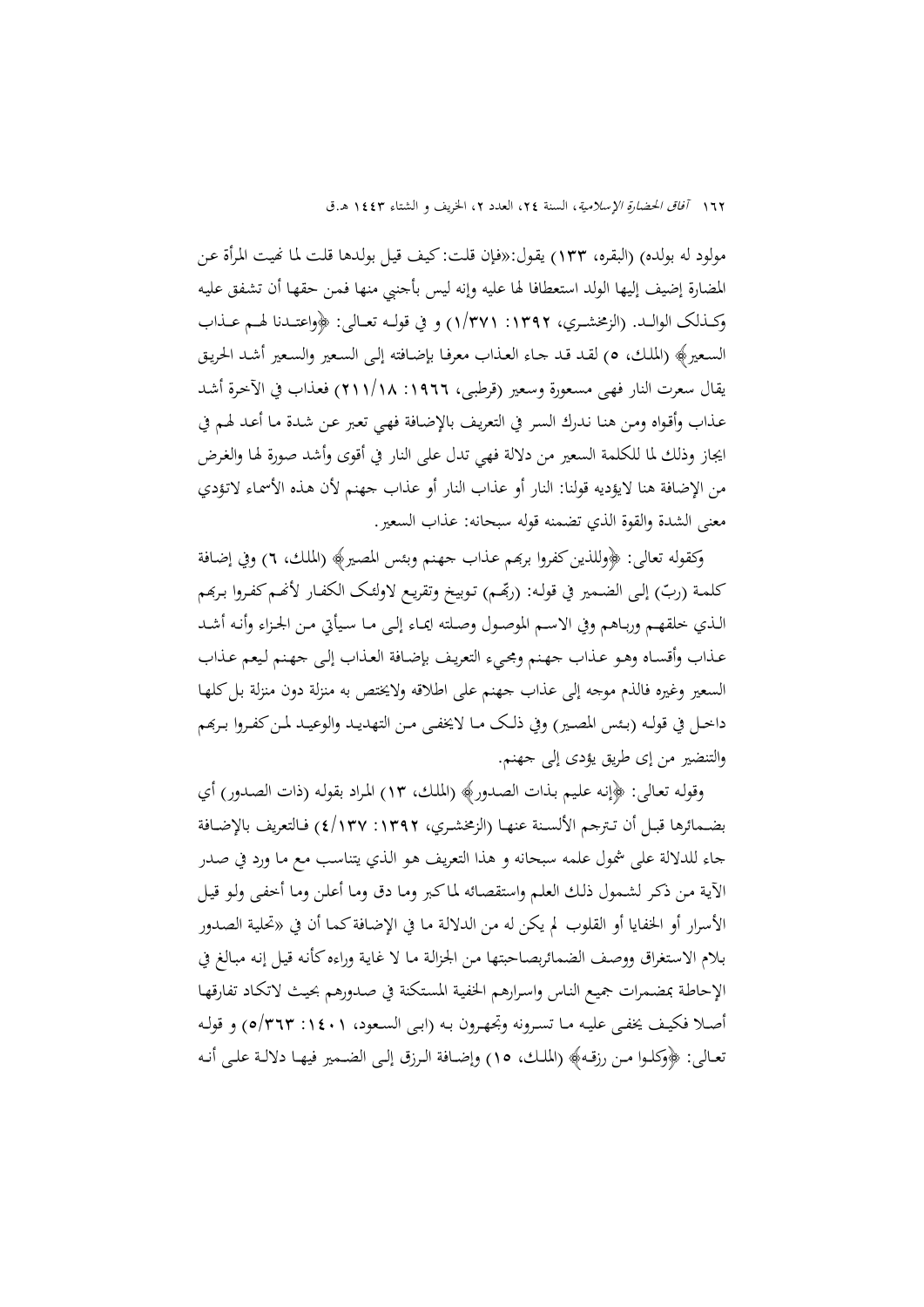سـبحانه هـو الـذي يملـك الـرزق وأن مـا بـين أيـديهم مـن عنـده وفي التعبـير بالإضـافة اختصـار وإيجـاز لأن قولـه (رزقـه) يشـمل كـل شيءمما هـو بحـوزتهم وهـو أخصـر مـن قولنـا: ممـا خلقـه الله رزقا لکم أو مما رزقکم االله فالمراد عموم الرزق و لارزاق إلا االله سبحانه.

قوله تعالی: ﴿إن اصبح ماؤکم غورا فمن يأتيکم بماء معـين﴾ (الملـك، 30) وجـاء التعريـف بالإضافة في قوله (ماؤکم) لإدخال الخوف إلی نفوس المخـاطبين لأن المـاء أهـم مقومـات الحيـاة وإضافة الماء إليهم تدل علی الملکية أي الماء الذي تدعون ملکيتـه وأن غـير االله يـرزقکم بـه فـإذا تدبروا ذلك علموا أنهم لايقدرون ولا أوثـانهم على إعـادة مـا يملكونه وأنه لا يقدر عليه إلا الله الذي يملکهم ويملك ما يملکـون. فإضـافة المـاء إلـيهم في سـياق التعجيـز تشـعرهم بالخيبـة وضـياع الإمـل فلايملکـون أمـا قولـه: فمـن يـأتيکم بمـاء معـين إلا الاعـتراف بالحقيقـة وهـي أن االله وحـده هو القادر علی ذلك.

وكـان تركيب الإضـافى أحـد أسـرار اللغة العربيـة وسـرّا مـن أسـرار القـرآن الكـريم الـذي جـاء بصيغ متباينة في كل مقام؛ ليصور المشاهد تصويرا حيّا ويبرز خفاياها وأجزاءها في كل إطار متکامـل متجـانس فاسـتطاعت الإضـافة أن تصـور سـاحات مختلقـة بمراحلهـا المختلفـة وأحوالهـا المتباينـة فصـورت حرقـة العـذاب في (عـذاب السـعير) والعلـم بضـمائر الإنسـان في (علـيم بـذات الصــدور) ومشــهد القيامــة في(يــوم القيامــة). وقــد تنوعــت أغــراض الإضــافة بتنــوع المشــاهد والسياقات الـواردة فيهـا واستطاعت الإضـافة أن تـدور مـع الأغـراض التـی مـرّت، إلا أنّ هـذه الأغـراض كانـت تعمـق المعـاني وتغـوص بـالمتلقي؛ ليسـتنبط ويتأمـل ويـدع لخيالـه العنـان لتصـور المشاهد والوعد والوعيد وغيرها بحيويتها ونبضها.

# **.**3 **نتائج البحث**

وتصــبح قضــية التعريــف أو التنكــير حالــة مــن حــالات اللغــة في عمليــة التشــكيل والصـــياغة وعلاقتـها بالدلالة؛ فهي بحق أثر فني ممتـع ورسـالة تـؤدي وظـائف محـددة وقـد أدرك جماليـة ذلـك كله البلاغيون. تناول البلاغيون مسألة التعريف والتنكير حيـث تنـاولوا وظـائف ودلالات لغويـة لاعلاقة لها بالبلاغة، مما جعل البحث البلاغي عندهم مصبوغا بصبغة نحوية إلى حدكبير.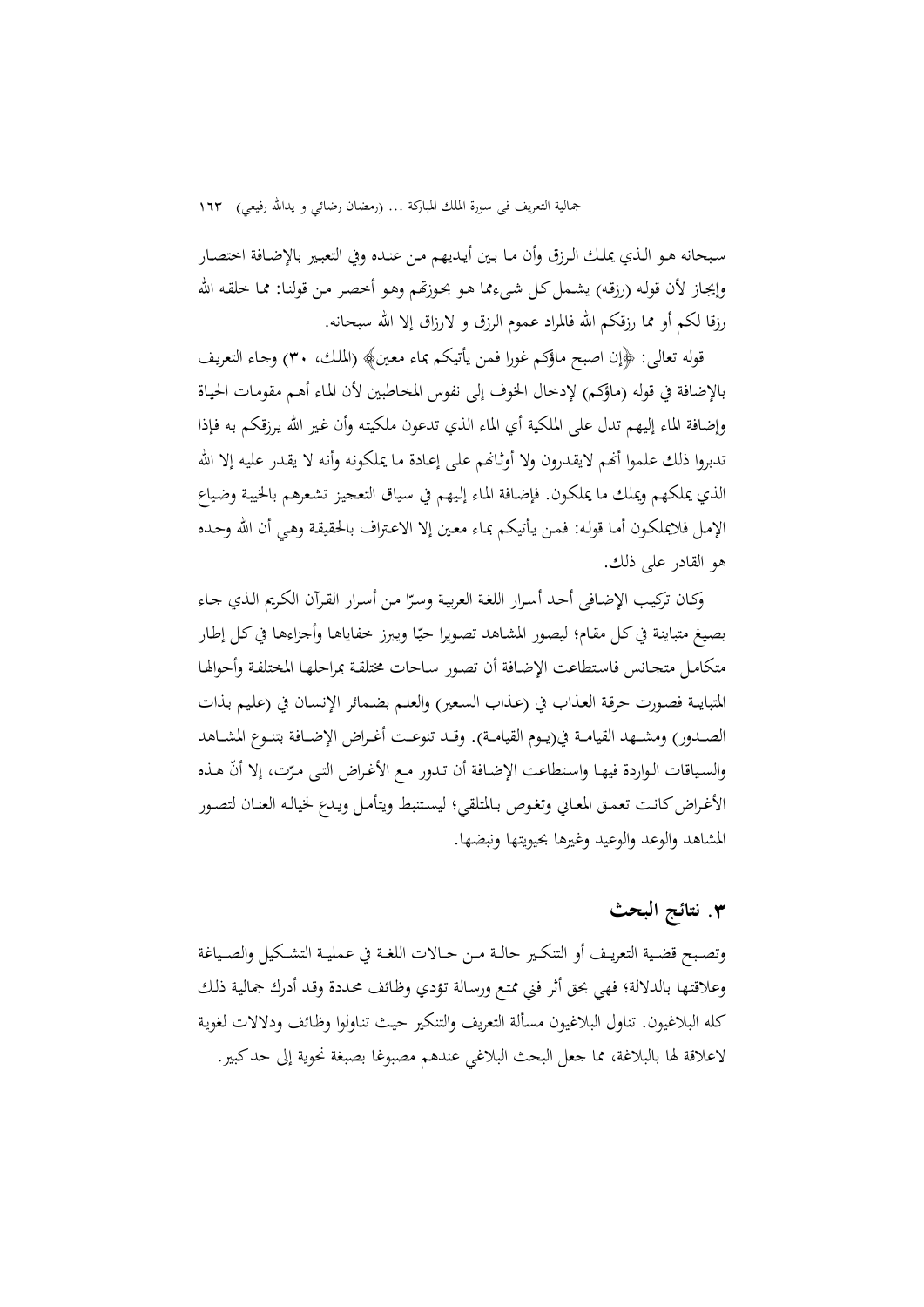لكل قسم من أقسام المعارف وظائف خاصة يقوم بِما في الجملة العربية، وأغلبها لاعلاقة له بالجانب الدلالي للتعري ِف.

التفت كثـير مـن المفسـرين إلى الـدلالات البلاغيـة "اللطيفـة" للتعريف مـن خـلال تعرضـهم لتفسـير أيـات مـن القـرآن الكـريم تحتـوي معـارف اسـتعملت اسـتعمالاً بليغـا لـدلالات مختلفـة منها: فالضمير يدّل إحيانا على تمييز للمتكلم وأحيانا يدل على العظمة ويتضمن من التعظيم لله عزّوجلّ. فالعلمية كـان في السـورة أنسـب من سـائر المعارف. فالإشـارة تناسـب السـياق وقـد<br>. تدل علی القرب وإحيانا تدلّ علی القرب الحقيقي وإحيانـا أخری علمی قرب المكانـة وقـد تـأتي لتـوبيخ الکفـار علـی تکـذيبهم وانکـارهم. فالموصـول قـد يـأتي في السـورة لإفـادة العظمـة وتحقـق الغرض من الآيـة بـه وتعجيـزا للکـافرين. فـالأداة قـد تـأتي للهيمنـة التامـة وقصـر الخـبر علـی المبتـدأ قصـرا حقيقيـا لاإدعـاء ولامبالغـة. فالإضـافة تـأتي للتـوبيخ والتقريـع لاولئـك الكفـار وإحيانـا جاءت للدلالة علی شمول علمه.

# **المراجع والمصادر**

القرآن الکريم. ابن السراج، ابوبکر محمد، (د.ت) الأصول في النحو، تحقيق عبد الحسين الفتلي، بيروت، موسسة الرسالة. ابن يعقوب المغربي، (د.ت) مواهب الفتاح في شرح تلخيص المفتاح، مصر، طبعة عيسی البابی الحلبي. ابن يعيش، ابوالبقاء، (2001م) شرح المفصل، تحقيق اميل بديع يعقوب، بيروت دار الکتب العلمية. ابوحيان الأندلسي، محمد بن يوسف، (1403هـ) تفسير البحر المحيط، دار الفکر. ابوحيــان الأندلســي، محمــد بــن يوســف، (1998م) التــذبيل والتکميــل في شــرح التســهيل، تحقيــق حســن الهنداوي، دار القلم. أبی السعود، محمد، (1401هـ) تفسير أبـی السـعود أو إرشـاد العقـل السـليم إلـی مزايـا الکتـاب الکـريم، تحقيـق عبدالقادر أحمد عطا، الرياض، مکتبة الرياض الحديثة. الانطاکي، محمد، (2018م) المحيط في أصوات العربية و نحوها و صرفها، دار الشرق العربي. الإيجــي، عضــد الــدين، (1991م)، الفوائــد الغياثيــة في علــوم البلاغــة، تحقيــق عاشــق حســين، قــاهره، دار الکتاب المصري. البـابرتي، أکمـل الـدين، (1983م)، شـرح التلخـيص، تحقيـق محمـد مصـطفی صـوفيه، طـرابلس، المنشـأة العامـة للنشر و التوزيع.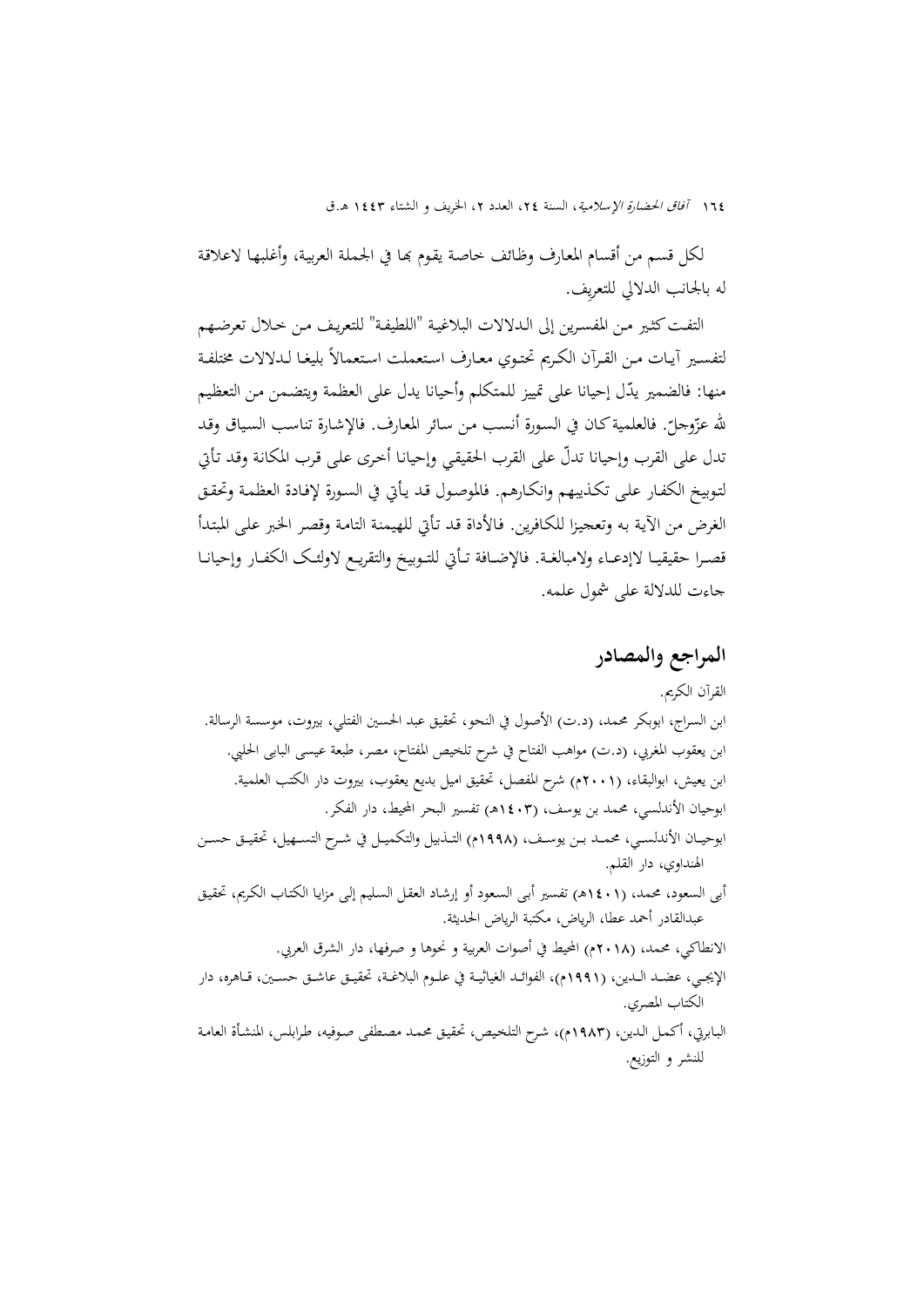تفتازاني، سعد الدين، (1411هـ) مختصر المعاني، قم، دار الفکر. خلف الربيعي، حامد صالح، (1989)، التعريف في البلاغة العربية، جامعة ام القری، رسالة ماجستر. الجاحظ، ابی عثمان عمروبن بحـر، (د.ت)، البيـان والتبيـين، تحقيـق عبدالسـلام هـارون، دار الفکـر للطباعـة و النشر و التوزيع. الخطيب القزويني، جلال الـدين، (د.ت) الايضـاح، شـرح محمـد عبـدالمنعم خفـاجي، القـاهره، مکتبـة الکليـات الأزهر. الدسوقي، عمر، (د.ت)حاشية الدسوقي علی شرح السيد، بيروت، دار السرور. الــرازي، فخرالــدين، (1405هـــ)تفسير الفخــر الــرازي المشــتهر بالتفســير الکبــير و مفــاتيح الغيــب، بــيروت دار الفکر. الرضي الاسترآباذی، محمد بـن حسـن، (د.ت) شـرحکافيـة ابـن الحاجـب، تحقيـق احمـد السـيد احمـد، القـاهره، المکتبة التوفيقية. الزمخشري، جـارالله، (١٣٩٢هـ) الكشـاف عـن حقـائق التنزيـل، تحقيـق محمـد صـادق قمحـاوی، مصـر، مكتبـة مصطفی البابي. الزمخشري، جاراالله، (1399هـ) اساس البلاغة، بيروت، دار صادر. السبكي، بهاء الـدين، (٢٠٠٣م)، عـروس الأفـراح فـي شـرح تلخـيص المفتـاح، تحقيـق عبدالحميـد هنـداوي، المکتبة العصرية. السکاکي، أبويعقوب، (1987م) مفتاح العلوم، تحقيق نعيم زرزور، بيروت، دار المکتبة العلمية. الســهيلی، ابوالقاســم، (1992م) نتــائج الفکــر في النحــو، تحقيــق عــادل أحمــد عبــد الموجــود و علــی محمــود معوض، بيروت، دارالکتب العلمية. سيبويه، عمر بن عثمان، (1379م) الکتاب، تحقيق عبدالسلام هارون، الهيئة المصرية العامة للکتاب. عبد الرحمن، منصور، (1404هـ)، معايير الحکم الجمالی في النقد الأدبي، قاهره، مکتبة المعارف. عبدالعزيز قلقيلة، عبده، (1407هـ) البلاغة الإصطلاحية، القاهرة، دار الفکر العربي. القرطبـی، محمـد بـن احمـد، (1966م) الجـامع لأحکـام القـرآن، تحقيـق احمـد عبـدالعليم الـبرووني، بـيروت، دار إحياء التراث العربي. القــزويني، جــلال الــدين، ،1989 الإيضــاح في علــوم البلاغــة، شــرح و تعليــق: محمــد عبــدالمنعم خفــاجي، بيروت، الشرکة العالمية للکتاب.

- الکوفي، ابوالبرکات عمر بـن ابـراهيم، (2002م) البيـان في شـرح اللمـع لابـن جـني، تحقيـق عـلاء الـدين حمويـه، اردن، دار عمان.
- محمدابوموسی، محمد، (1400هـ) خصائص التراکيب دراسة تحليلية لمسائل علم المعاني، قاهره، مکتبة وهبة.